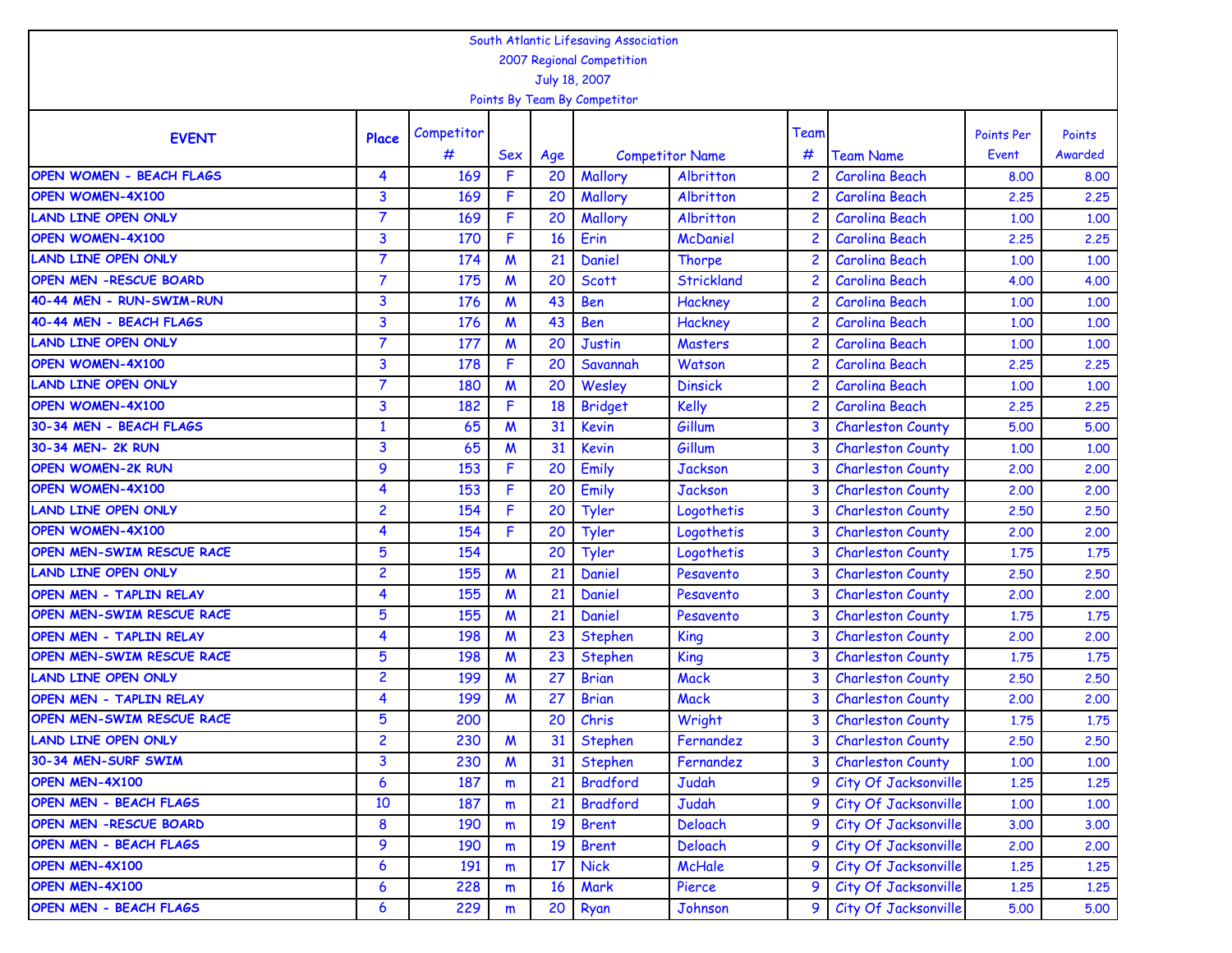|                                       |                         |            |                  |                 | South Atlantic Lifesaving Association |                                   |      |                         |                            |         |
|---------------------------------------|-------------------------|------------|------------------|-----------------|---------------------------------------|-----------------------------------|------|-------------------------|----------------------------|---------|
|                                       |                         |            |                  |                 | 2007 Regional Competition             |                                   |      |                         |                            |         |
|                                       |                         |            |                  |                 | July 18, 2007                         |                                   |      |                         |                            |         |
|                                       |                         |            |                  |                 | Points By Team By Competitor          |                                   |      |                         |                            |         |
|                                       |                         | Competitor |                  |                 |                                       |                                   | Team |                         |                            | Points  |
| <b>EVENT</b>                          | Place                   | #          |                  |                 |                                       |                                   | #    | <b>Team Name</b>        | <b>Points Per</b><br>Event | Awarded |
| OPEN MEN-4X100                        | 6                       | 229        | <b>Sex</b>       | Age<br>20       |                                       | <b>Competitor Name</b><br>Johnson | 9    | City Of Jacksonville    |                            |         |
| OPEN WOMEN - BEACH FLAGS              |                         |            | m                |                 | Ryan                                  |                                   |      |                         | 1.25                       | 1.25    |
|                                       | 3                       | 74         | $\mathbf{f}$     | 28              | Syliva                                | Wolff                             |      | Corolla                 | 9.00                       | 9.00    |
| OPEN WOMEN - RESCUE BOARD RESCUE RACE | 4                       | 74         |                  | 28              | Syliva                                | Wolff                             | 4    | Corolla                 | 4.00                       | 4.00    |
| OPEN WOMEN-SWIM RESCUE RACE           | $\overline{2}$          | 74         | $\mathbf{f}$     | 28              | Syliva                                | Wolff                             | 4    | Corolla                 | 2.50                       | 2.50    |
| <b>OPEN WOMEN-4X100</b>               | 6                       | 74         | f                | 28              | Syliva                                | Wolff                             | 4    | Corolla                 | 1.25                       | 1.25    |
| <b>OPEN WOMEN-SURF SWIM</b>           | $\overline{c}$          | 75         | $\mathbf{f}$     | 23              | Jessica                               | Koenig                            | 4    | Corolla                 | 10,00                      | 10.00   |
| <b>OPEN WOMEN-RUN-SWIM-RUN</b>        | $\overline{c}$          | 75         | f                | 23              | Jessica                               | Koenig                            | ⊿    | Corolla                 | 10,00                      | 10,00   |
| <b>OPEN WOMEN-2K RUN</b>              | 6                       | 75         | $\mathbf{f}$     | 23              | Jessica                               | Koenig                            |      | Corolla                 | 5.00                       | 5.00    |
|                                       |                         |            |                  |                 |                                       |                                   |      |                         |                            |         |
| OPEN WOMEN - RESCUE BOARD RESCUE RACE | 4                       | 75         | f                | 23              | Jessica                               | Koenig                            | 4    | Corolla                 | 4.00                       | 4.00    |
| OPEN WOMEN-SWIM RESCUE RACE           | $\overline{c}$          | 75         | $\mathbf{f}$     | 23              | Jessica                               | Koenig                            | ◢    | Corolla                 | 2.50                       | 2.50    |
| <b>LAND LINE OPEN ONLY</b>            | 3                       | 75         | $\mathbf{f}$     | 23              | Jessica                               | Koenig                            | 4    | Corolla                 | 2,25                       | 2.25    |
| <b>OPEN WOMEN-4X100</b>               | 6                       | 75         | $\mathbf{f}$     | 23              | Jessica                               | <b>Koenig</b>                     | 4    | Corolla                 | 1.25                       | 1.25    |
| OPEN MEN - RESCUE BOARD RESCUE RACE   | 6                       | 76         | m                | 22              | <b>Jacob</b>                          | McCafferty                        |      | Corolla                 | 2.50                       | 2.50    |
| <b>OPEN MEN-2K RUN</b>                | $\overline{7}$          | 91         | m                | 20              | <b>Brian</b>                          | <b>Burkhardt</b>                  |      | Corolla                 | 4.00                       | 4.00    |
| OPEN MEN-4X100                        | 3                       | 91         | m                | 20              | <b>Brian</b>                          | <b>Burkhardt</b>                  | 4    | Corolla                 | 2.25                       | 2.25    |
| <b>LAND LINE OPEN ONLY</b>            | 3                       | 92         | m                | 23              | Jeremy                                | Lindauer                          |      | Corolla                 | 2.25                       | 2.25    |
| OPEN MEN-4X100                        | 3                       | 92         | m                | 23              | <b>Jeremy</b>                         | Lindauer                          |      | Corolla                 | 2.25                       | 2,25    |
| OPEN MEN - RESCUE BOARD RESCUE RACE   | 6                       | 93         | m                | 27              | Michael                               | Hudson                            |      | Corolla                 | 2.50                       | 2.50    |
| <b>LAND LINE OPEN ONLY</b>            | 3                       | 93         | m                | 27              | Michael                               | Hudson                            | 4    | Corolla                 | 2.25                       | 2.25    |
| OPEN MEN-4X100                        | 3                       | 93         | m                | $\overline{27}$ | Michael                               | Hudson                            | 4    | Corolla                 | 2.25                       | 2.25    |
| <b>OPEN WOMEN-RUN-SWIM-RUN</b>        | $\overline{7}$          | 151        | $\mathbf{f}$     | 24              | Catherine                             | Parks                             | 4    | Corolla                 | 4.00                       | 4.00    |
| OPEN WOMEN-SWIM RESCUE RACE           | $\overline{c}$          | 151        | $\mathbf{f}$     | 24              | Catherine                             | Parks                             |      | Corolla                 | 2.50                       | 2.50    |
| <b>OPEN WOMEN-4X100</b>               | 6                       | 151        | f                | 24              | Catherine                             | Parks                             | 4    | Corolla                 | 1.25                       | 1.25    |
| <b>OPEN WOMEN-SURF SWIM</b>           | 10                      | 151        |                  | 24              | Catherine                             | Parks                             | 4    | Corolla                 | 1.00                       | 1.00    |
| <b>LAND LINE OPEN ONLY</b>            | 3                       | 152        | m                | 18              | Michael                               | <b>McAlpin</b>                    | 4    | Corolla                 | 2.25                       | 2.25    |
| OPEN MEN-4X100                        | $\overline{\mathbf{3}}$ | 152        | m                | 18              | Michael                               | <b>McAlpin</b>                    | 4    | Corolla                 | 2.25                       | 2,25    |
| <b>LAND LINE OPEN ONLY</b>            | 10                      | 51         | M                | 22              | Stuart                                | <b>Douglas</b>                    | 5    | <b>Fernandina Beach</b> | 0.25                       | 0.25    |
| <b>LAND LINE OPEN ONLY</b>            | 10                      | 52         | $\boldsymbol{M}$ | 18              | Chase                                 | Dopson                            | 5    | <b>Fernandina Beach</b> | 0.25                       | 0.25    |
| <b>LAND LINE OPEN ONLY</b>            | 10                      | 58         | F                | 17              | Miranda                               | Rabant                            | 5    | Fernandina Beach        | 0.25                       | 0.25    |
| OPEN WOMEN - BEACH FLAGS              | 6                       | 66         | F                | 16              | Jennifer                              | Stelmach                          | 5    | Fernandina Beach        | 5.00                       | 5.00    |
| <b>OPEN WOMEN-4X100</b>               | $\overline{4}$          | 66         | F                | 16              | Jennifer                              | Stelmach                          | 5    | Fernandina Beach        | 2.00                       | 2,00    |
| <b>LAND LINE OPEN ONLY</b>            | 10                      | 81         | $\boldsymbol{M}$ | 22              | Reed                                  | <b>Inglee</b>                     | 5    | Fernandina Beach        | 0.25                       | 0.25    |
| 30-34 WOMEN-SURF SWIM                 | $\mathbf{1}$            | 82         | F                | 30              | Domenica                              | Miller                            | 5    | <b>Fernandina Beach</b> | 5.00                       | 5.00    |
| 30-34 WOMEN-RUN-SWIM-RUN              | $\mathbf{1}$            | 82         | F                | 30              | Domenica                              | Miller                            | 5    | Fernandina Beach        | 5.00                       | 5.00    |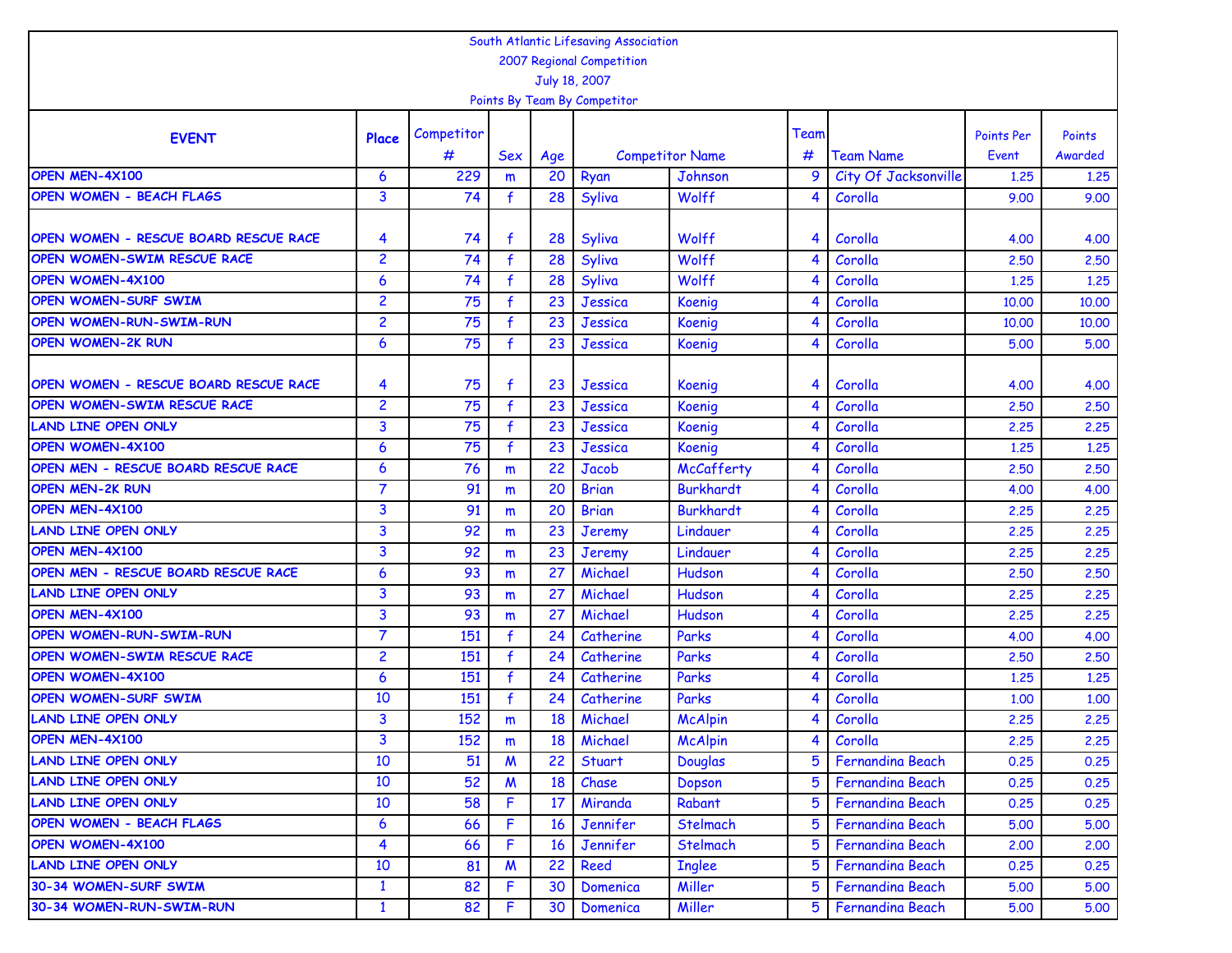| South Atlantic Lifesaving Association |                                            |            |                  |                |                              |                        |      |                         |                   |         |  |  |  |
|---------------------------------------|--------------------------------------------|------------|------------------|----------------|------------------------------|------------------------|------|-------------------------|-------------------|---------|--|--|--|
|                                       | 2007 Regional Competition<br>July 18, 2007 |            |                  |                |                              |                        |      |                         |                   |         |  |  |  |
|                                       |                                            |            |                  |                |                              |                        |      |                         |                   |         |  |  |  |
|                                       |                                            |            |                  |                | Points By Team By Competitor |                        |      |                         |                   |         |  |  |  |
|                                       |                                            | Competitor |                  |                |                              |                        | Team |                         | <b>Points Per</b> | Points  |  |  |  |
| <b>EVENT</b>                          | Place                                      | #          | Sex              | Age            |                              | <b>Competitor Name</b> | #    | <b>Team Name</b>        | Event             | Awarded |  |  |  |
| 30-34 WOMEN - BEACH FLAGS             | $\mathbf{1}$                               | 82         | F                | 30             | Domenica                     | Miller                 |      | <b>Fernandina Beach</b> | 5.00              | 5.00    |  |  |  |
| 30-34 WOMEN-2K RUN                    | $\overline{c}$                             | 82         | F                | 30             | Domenica                     | Miller                 |      | <b>Fernandina Beach</b> | 3,00              | 3.00    |  |  |  |
| 30-34 WOMEN-RESCUE BOARD              | $\overline{c}$                             | 82         | F.               | 30             | Domenica                     | Miller                 | 5    | <b>Fernandina Beach</b> | 3,00              | 3.00    |  |  |  |
| 60 + MEN - BEACH FLAGS                | $\mathbf{1}$                               | 133        | M                | 61             | Ralph                        | Wagner                 |      | <b>Hilton Head</b>      | 5.00              | 5.00    |  |  |  |
| <b>OPEN WOMEN-2K RUN</b>              | 10                                         | 192        | F                | 23             | Carina                       | <b>Heckert</b>         |      | <b>Hilton Head</b>      | 1.00              | 1.00    |  |  |  |
| <b>LAND LINE OPEN ONLY</b>            | 9                                          | 192        | F                | 23             | Carina                       | <b>Heckert</b>         |      | <b>Hilton Head</b>      | 0.50              | 0.50    |  |  |  |
| OPEN WOMEN-SWIM RESCUE RACE           | $5\phantom{.0}$                            | 193        | F                | 20             | Lauren                       | <b>Buck</b>            |      | <b>Hilton Head</b>      | 1.75              | 1.75    |  |  |  |
| OPEN WOMEN-4X100                      | 5                                          | 193        | F                | 20             | Lauren                       | <b>Buck</b>            |      | <b>Hilton Head</b>      | 1.75              | 1.75    |  |  |  |
| OPEN MEN-RUN-SWIM-RUN                 | 7                                          | 195        | M                | 24             | <b>Justin</b>                | Carver                 |      | <b>Hilton Head</b>      | 4.00              | 4.00    |  |  |  |
| OPEN MEN-SURF SWIM                    | 8                                          | 195        | $\boldsymbol{M}$ | 24             | <b>Justin</b>                | Carver                 |      | <b>Hilton Head</b>      | 3.00              | 3.00    |  |  |  |
| <b>LAND LINE OPEN ONLY</b>            | 9                                          | 195        | M                | 24             | Justin                       | Carver                 |      | <b>Hilton Head</b>      | 0.50              | 0.50    |  |  |  |
| <b>OPEN WOMEN - BEACH FLAGS</b>       | 7                                          | 197        | F                | 18             | Caitlin                      | Panek                  |      | <b>Hilton Head</b>      | 4.00              | 4.00    |  |  |  |
| OPEN WOMEN-SWIM RESCUE RACE           | 5                                          | 197        | F                | 18             | Caitlin                      | Panek                  |      | <b>Hilton Head</b>      | 1.75              | 1.75    |  |  |  |
| <b>OPEN MEN-2K RUN</b>                | $\overline{c}$                             | 206        | M                | 19             | <b>Stephen</b>               | Derico                 |      | <b>Hilton Head</b>      | 10,00             | 10.00   |  |  |  |
| OPEN MEN-4X100                        | 5                                          | 206        | $\boldsymbol{M}$ | 19             | <b>Stephen</b>               | Derico                 |      | <b>Hilton Head</b>      | 1.75              | 1.75    |  |  |  |
| OPEN MEN-4X100                        | 5                                          | 207        | M                | 19             | Mitchel                      | Solon                  |      | <b>Hilton Head</b>      | 1.75              | 1.75    |  |  |  |
| OPEN MEN-SWIM RESCUE RACE             | 10                                         | 207        |                  | 19             | Mitchel                      | Solon                  |      | <b>Hilton Head</b>      | 0.25              | 0.25    |  |  |  |
| OPEN MEN-4X100                        | 5                                          | 208        | M                | 22             | Charles                      | <b>Ball</b>            |      | <b>Hilton Head</b>      | 1.75              | 1.75    |  |  |  |
| <b>LAND LINE OPEN ONLY</b>            | 9                                          | 208        | M                | 22             | Charles                      | <b>Ball</b>            |      | <b>Hilton Head</b>      | 0.50              | 0.50    |  |  |  |
| <b>OPEN WOMEN-2K RUN</b>              | 8                                          | 222        | F.               | 22             | Caitlin                      | Gillis                 |      | <b>Hilton Head</b>      | 3,00              | 3.00    |  |  |  |
| OPEN WOMEN-4X100                      | 5                                          | 223        | F                | 20             | Heather                      | Julien                 |      | <b>Hilton Head</b>      | 1.75              | 1.75    |  |  |  |
| OPEN WOMEN-4X100                      | 5                                          | 224        | F                | 23             | Sarah                        | Maclaughlin            |      | <b>Hilton Head</b>      | 1.75              | 1.75    |  |  |  |
| <b>LAND LINE OPEN ONLY</b>            | 9                                          | 233        | M                | 23             | Charles                      | <b>Knapper</b>         |      | <b>Hilton Head</b>      | 0.50              | 0.50    |  |  |  |
| OPEN MEN-SWIM RESCUE RACE             | 10                                         | 233        |                  | 23             | Charles                      | Knapper                |      | <b>Hilton Head</b>      | 0.25              | 0.25    |  |  |  |
| <b>OPEN MEN-2K RUN</b>                | 3                                          | 234        | M                | 19             | Daniel                       | Gorman                 |      | <b>Hilton Head</b>      | 9.00              | 9.00    |  |  |  |
| OPEN MEN-4X100                        | 5                                          | 234        | M                | 19             | Daniel                       | Gorman                 |      | <b>Hilton Head</b>      | 1.75              | 1.75    |  |  |  |
| OPEN MEN-SWIM RESCUE RACE             | 10                                         | 234        | M                | 19             | Daniel                       | Gorman                 | 7    | <b>Hilton Head</b>      | 0.25              | 0.25    |  |  |  |
| <b>OPEN WOMEN-SURF SWIM</b>           | $\overline{7}$                             | 235        | F.               | 19             | Rachel                       | Robinson               |      | <b>Hilton Head</b>      | 4.00              | 4.00    |  |  |  |
| <b>OPEN WOMEN-RUN-SWIM-RUN</b>        | 8                                          | 235        | F                | 19             | Rachel                       | Robinson               |      | <b>Hilton Head</b>      | 3.00              | 3.00    |  |  |  |
| OPEN WOMEN-SWIM RESCUE RACE           | 5                                          | 235        | F                | 19             | Rachel                       | Robinson               |      | <b>Hilton Head</b>      | 1.75              | 1.75    |  |  |  |
| <b>OPEN WOMEN-4X100</b>               | 5                                          | 236        | F                | 21             | Jessica                      | Hober                  |      | <b>Hilton Head</b>      | 1.75              | 1.75    |  |  |  |
| <b>OPEN WOMEN-SWIM RESCUE RACE</b>    | 5                                          | 237        | F.               | 22             | Kelli                        | King                   |      | <b>Hilton Head</b>      | 1.75              | 1.75    |  |  |  |
| 30-34 MEN-RUN-SWIM-RUN                | 3                                          | 241        | $\boldsymbol{M}$ | 31             | Daniel                       | Condell                |      | <b>Hilton Head</b>      | 1.00              | 1.00    |  |  |  |
| OPEN MEN-SWIM RESCUE RACE             | 10                                         | 241        | M                | 31             | Daniel                       | Condell                |      | <b>Hilton Head</b>      | 0.25              | 0.25    |  |  |  |
| OPEN MEN-SURF SWIM                    | 3                                          | 84         |                  |                | Sean                         | Duffy                  | 8    | <b>Horry County</b>     | 9.00              | 9.00    |  |  |  |
| OPEN MEN - TAPLIN RELAY               | $\mathbf{1}$                               | 84         | $\blacksquare$   | $\blacksquare$ | Sean                         | Duffy                  | 8    | <b>Horry County</b>     | 3.00              | 3.00    |  |  |  |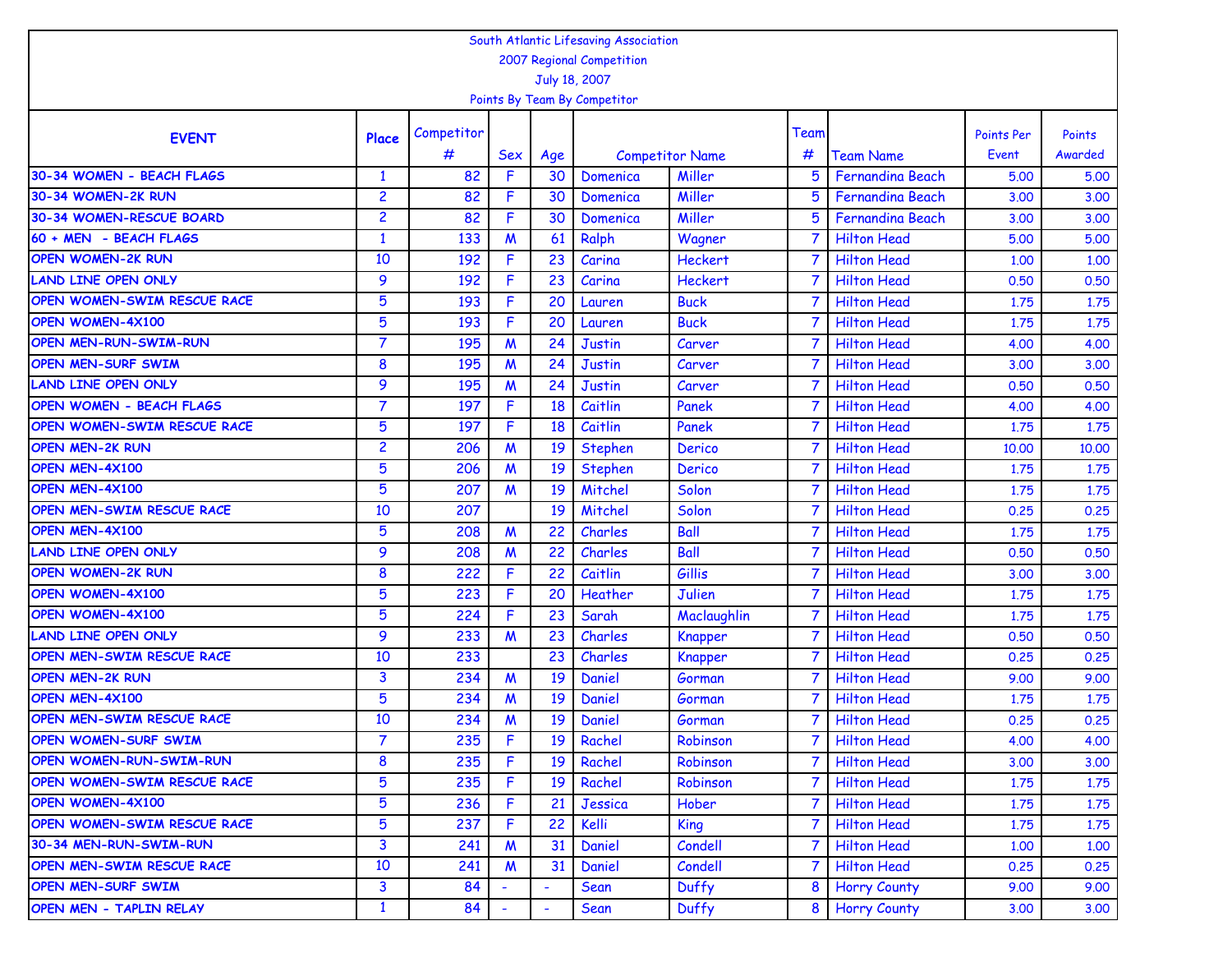| South Atlantic Lifesaving Association<br>2007 Regional Competition |                         |            |                  |                          |                              |                        |      |                     |                   |         |  |  |  |
|--------------------------------------------------------------------|-------------------------|------------|------------------|--------------------------|------------------------------|------------------------|------|---------------------|-------------------|---------|--|--|--|
|                                                                    |                         |            |                  |                          |                              |                        |      |                     |                   |         |  |  |  |
|                                                                    |                         |            |                  |                          | July 18, 2007                |                        |      |                     |                   |         |  |  |  |
|                                                                    |                         |            |                  |                          | Points By Team By Competitor |                        |      |                     |                   |         |  |  |  |
| <b>EVENT</b>                                                       | Place                   | Competitor |                  |                          |                              |                        | Team |                     | <b>Points Per</b> | Points  |  |  |  |
|                                                                    |                         | #          | Sex              | Age                      |                              | <b>Competitor Name</b> | #    | <b>Team Name</b>    | Event             | Awarded |  |  |  |
| OPEN MEN-4X100                                                     | 9                       | 84         |                  |                          | Sean                         | Duffy                  | 8    | <b>Horry County</b> | 0.50              | 0.50    |  |  |  |
| <b>OPEN WOMEN-4X100</b>                                            | 9                       | 85         | F                |                          | Marina                       | Gordeeva               | 8    | <b>Horry County</b> | 0.50              | 0.50    |  |  |  |
| OPEN WOMEN-SWIM RESCUE RACE                                        | 10                      | 85         | F                | L,                       | Marina                       | Gordeeva               | 8    | <b>Horry County</b> | 0.25              | 0.25    |  |  |  |
| OPEN WOMEN - TAPLIN RELAY                                          | 3                       | 86         | F.               | ÷                        | Amelia                       | Fraser                 | 8    | <b>Horry County</b> | 2.25              | 2.25    |  |  |  |
| OPEN WOMEN-4X100                                                   | 9                       | 86         | F                |                          | Amelia                       | Fraser                 | 8    | <b>Horry County</b> | 0.50              | 0.50    |  |  |  |
| OPEN WOMEN-SWIM RESCUE RACE                                        | 10                      | 86         | F                |                          | Amelia                       | Fraser                 | 8    | <b>Horry County</b> | 0.25              | 0.25    |  |  |  |
| OPEN MEN-SWIM RESCUE RACE                                          | 4                       | 87         | $\mathsf{M}$     |                          | Bo                           | <b>Taggart</b>         | 8    | <b>Horry County</b> | 2,00              | 2.00    |  |  |  |
| <b>OPEN MEN -RESCUE BOARD</b>                                      | 3                       | 88         | M                |                          | Aaron                        | Helmer                 | 8    | <b>Horry County</b> | 9.00              | 9.00    |  |  |  |
| OPEN MEN - SURF SKI                                                | 4                       | 88         | M                |                          | Aaron                        | Helmer                 | 8    | <b>Horry County</b> | 8.00              | 8.00    |  |  |  |
| OPEN - INTERNATIONAL IRONMAN                                       | 4                       | 88         | $\boldsymbol{M}$ |                          | Aaron                        | Helmer                 | 8    | <b>Horry County</b> | 8,00              | 8.00    |  |  |  |
| OPEN MEN - TAPLIN RELAY                                            | $\mathbf{1}$            | 88         | M                | ÷                        | Aaron                        | Helmer                 | 8    | <b>Horry County</b> | 3,00              | 3.00    |  |  |  |
| <b>OPEN MEN-SURF SWIM</b>                                          | 9                       | 88         | $\boldsymbol{M}$ | ÷                        | Aaron                        | Helmer                 | 8    | <b>Horry County</b> | 2,00              | 2.00    |  |  |  |
| OPEN MEN-SWIM RESCUE RACE                                          | 4                       | 88         |                  | $\sim$                   | Aaron                        | Helmer                 | 8    | <b>Horry County</b> | 2,00              | 2.00    |  |  |  |
| OPEN WOMEN-RESCUE BOARD                                            | 5                       | 89         | F                |                          | Lauren                       | Helmer                 | 8    | <b>Horry County</b> | 7.00              | 7.00    |  |  |  |
| OPEN WOMEN - TAPLIN RELAY                                          | 3                       | 89         | F                | ÷                        | Lauren                       | Helmer                 | 8    | <b>Horry County</b> | 2.25              | 2.25    |  |  |  |
| OPEN WOMEN-4X100                                                   | 9                       | 89         | F.               |                          | Lauren                       | Helmer                 | 8    | <b>Horry County</b> | 0.50              | 0.50    |  |  |  |
| OPEN WOMEN-SWIM RESCUE RACE                                        | 10                      | 89         | F                | $\overline{\phantom{a}}$ | Lauren                       | Helmer                 | 8    | <b>Horry County</b> | 0.25              | 0.25    |  |  |  |
| OPEN MEN-SWIM RESCUE RACE                                          | 4                       | 95         | $\boldsymbol{M}$ |                          | David                        | Flood                  | 8    | <b>Horry County</b> | 2.00              | 2.00    |  |  |  |
| OPEN MEN-4X100                                                     | 9                       | 95         | M                | $\overline{\phantom{a}}$ | <b>David</b>                 | Flood                  | 8    | <b>Horry County</b> | 0.50              | 0.50    |  |  |  |
| <b>OPEN MEN-2K RUN</b>                                             | $\mathbf{1}$            | 96         | M                |                          | Ryan                         | Garrot                 | 8    | <b>Horry County</b> | 12.00             | 12,00   |  |  |  |
| OPEN MEN-4X100                                                     | 9                       | 96         | M                | $\overline{\phantom{a}}$ | Ryan                         | Garrot                 | 8    | <b>Horry County</b> | 0.50              | 0.50    |  |  |  |
| OPEN MEN - TAPLIN RELAY                                            | $\mathbf{1}$            | 97         | M                |                          | Peterson                     | Duff                   | 8    | <b>Horry County</b> | 3,00              | 3.00    |  |  |  |
| <b>OPEN MEN-2K RUN</b>                                             | 9                       | 97         | M                | $\overline{\phantom{a}}$ | Peterson                     | Duff                   | 8    | <b>Horry County</b> | 2.00              | 2.00    |  |  |  |
| OPEN MEN-4X100                                                     | 9                       | 97         | M                | L,                       | Peterson                     | Duff                   | 8    | <b>Horry County</b> | 0.50              | 0.50    |  |  |  |
| OPEN MEN -RESCUE BOARD                                             | $\overline{c}$          | 98         | M                | $\overline{\phantom{a}}$ | James                        | Turnham                | 8    | <b>Horry County</b> | 10,00             | 10,00   |  |  |  |
| <b>OPEN MEN-SURF SWIM</b>                                          | 4                       | 98         | M                |                          | James                        | Turnham                | 8    | <b>Horry County</b> | 8.00              | 8.00    |  |  |  |
| <b>OPEN MEN-RUN-SWIM-RUN</b>                                       | 5                       | 98         | M                |                          | James                        | Turnham                | 8    | <b>Horry County</b> | 7.00              | 7.00    |  |  |  |
| OPEN MEN - TAPLIN RELAY                                            | $\mathbf{1}$            | 98         | $\boldsymbol{M}$ | $\tilde{\phantom{a}}$    | <b>James</b>                 | Turnham                | 8    | <b>Horry County</b> | 3.00              | 3.00    |  |  |  |
| OPEN WOMEN - TAPLIN RELAY                                          | $\overline{\mathbf{3}}$ | 99         | F                |                          | Shannon                      | Sommerville            |      | <b>Horry County</b> | 2.25              | 2.25    |  |  |  |
| OPEN WOMEN-4X100                                                   | 9                       | 99         | F                |                          | Shannon                      | Sommerville            | 8    | <b>Horry County</b> | 0.50              | 0.50    |  |  |  |
| OPEN WOMEN-SWIM RESCUE RACE                                        | 10                      | 99         | F                |                          | Shannon                      | Sommerville            | 8    | <b>Horry County</b> | 0.25              | 0.25    |  |  |  |
| OPEN WOMEN-SWIM RESCUE RACE                                        | 3                       | 210        | F.               |                          | <b>Ivanka</b>                | Moralieva              | 8    | <b>Horry County</b> | 2.25              | 2.25    |  |  |  |
| OPEN WOMEN-SURF SWIM                                               | 9                       | 210        | F                |                          | <b>Ivanka</b>                | Moralieva              | 8    | <b>Horry County</b> | 2,00              | 2,00    |  |  |  |
| OPEN WOMEN-SWIM RESCUE RACE                                        | 3                       | 211        | F                |                          | Garmen                       | Adams                  | 8    | <b>Horry County</b> | 2.25              | 2.25    |  |  |  |
| <b>OPEN MEN - BEACH FLAGS</b>                                      | 5                       | 213        | M                |                          | Patrick                      | <b>Brafford</b>        | 8    | <b>Horry County</b> | 7.00              | 7.00    |  |  |  |
| OPEN MEN - SURF SKI                                                | 5                       | 216        | M                |                          | John                         | Stanley                | 8    | <b>Horry County</b> | 7.00              | 7.00    |  |  |  |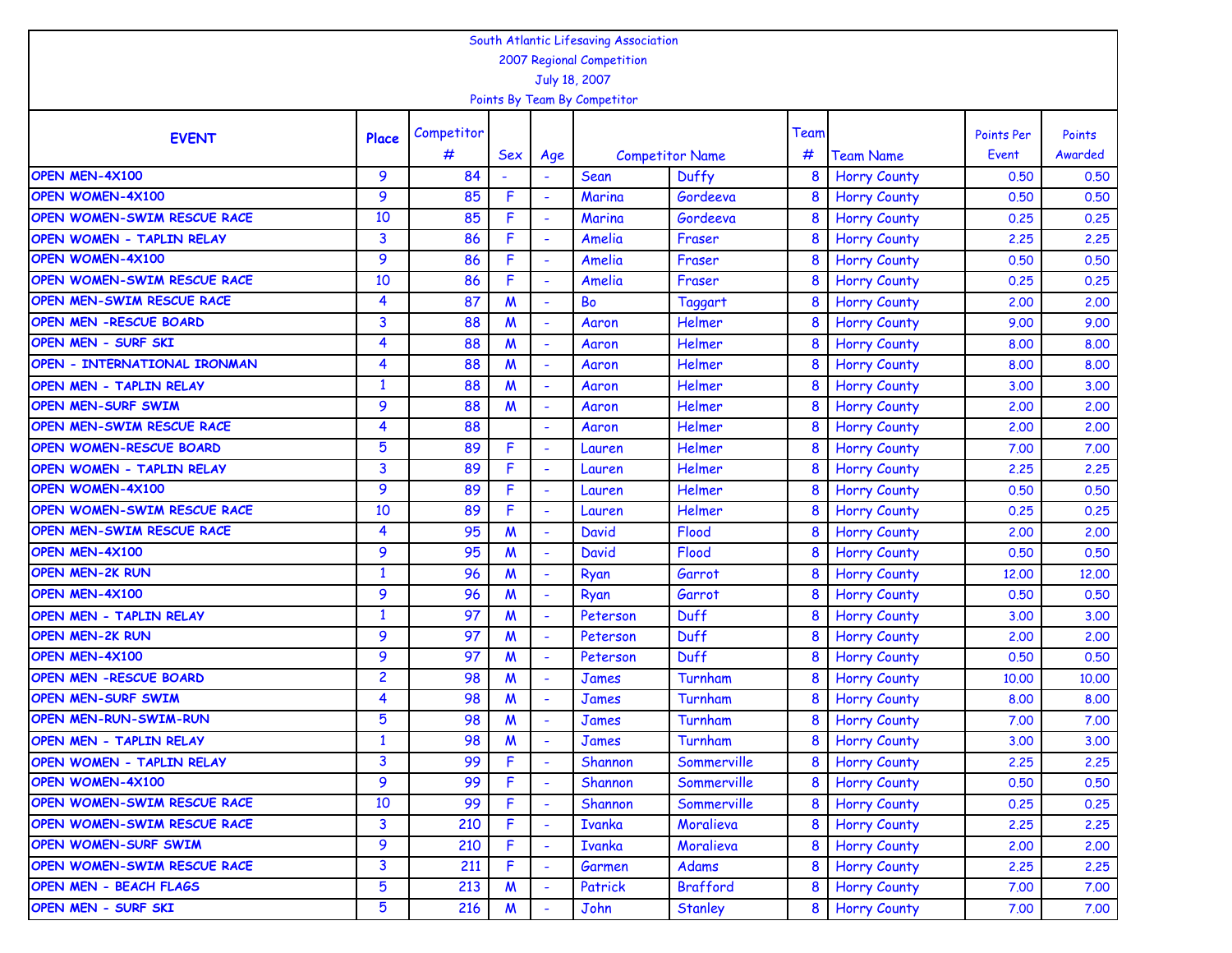| South Atlantic Lifesaving Association<br>2007 Regional Competition |                |            |     |                          |                              |                        |      |                     |                   |         |  |  |  |
|--------------------------------------------------------------------|----------------|------------|-----|--------------------------|------------------------------|------------------------|------|---------------------|-------------------|---------|--|--|--|
|                                                                    |                |            |     |                          |                              |                        |      |                     |                   |         |  |  |  |
|                                                                    |                |            |     |                          | July 18, 2007                |                        |      |                     |                   |         |  |  |  |
|                                                                    |                |            |     |                          | Points By Team By Competitor |                        |      |                     |                   |         |  |  |  |
| <b>EVENT</b>                                                       | Place          | Competitor |     |                          |                              |                        | Team |                     | <b>Points Per</b> | Points  |  |  |  |
|                                                                    |                | #          | Sex | Age                      |                              | <b>Competitor Name</b> | #    | <b>Team Name</b>    | Event             | Awarded |  |  |  |
| OPEN MEN-SWIM RESCUE RACE                                          | 4              | 216        |     |                          | John                         | Stanley                | 8    | <b>Horry County</b> | 2.00              | 2.00    |  |  |  |
| <b>OPEN WOMEN-SURF SWIM</b>                                        | 3              | 217        | F   |                          | Rachael                      | <b>Blue</b>            | 8    | <b>Horry County</b> | 9.00              | 9.00    |  |  |  |
| <b>OPEN WOMEN-RUN-SWIM-RUN</b>                                     | 5              | 217        | F   |                          | Rachael                      | Blue                   | 8    | <b>Horry County</b> | 7.00              | 7.00    |  |  |  |
| OPEN WOMEN-SWIM RESCUE RACE                                        | 3              | 217        | F   | $\overline{\phantom{a}}$ | Rachael                      | Blue                   | 8    | <b>Horry County</b> | 2.25              | 2.25    |  |  |  |
| OPEN WOMEN - TAPLIN RELAY                                          | 3              | 217        | F   | $\overline{\phantom{a}}$ | Rachael                      | Blue                   | 8    | <b>Horry County</b> | 2.25              | 2.25    |  |  |  |
| OPEN WOMEN-SWIM RESCUE RACE                                        | 3              | 218        | F   |                          | <b>Kelly</b>                 | Davidson               | 8    | <b>Horry County</b> | 2.25              | 2.25    |  |  |  |
| <b>OPEN MEN -RESCUE BOARD</b>                                      | 4              | 72         | m   | 23                       | <b>Barrett</b>               | Phipher                | 10   | <b>Jax Beach</b>    | 8.00              | 8.00    |  |  |  |
| OPEN - INTERNATIONAL IRONMAN                                       | $\overline{7}$ | 72         | m   | 23                       | <b>Barrett</b>               | Phipher                | 10   | <b>Jax Beach</b>    | 4.00              | 4.00    |  |  |  |
| OPEN MEN-4X100                                                     | 2              | 72         | m   | 23                       | <b>Barrett</b>               | Phipher                | 10   | <b>Jax Beach</b>    | 2.50              | 2.50    |  |  |  |
| <b>OPEN MEN - TAPLIN RELAY</b>                                     | 3              | 72         | m   | 23                       | <b>Barrett</b>               | Phipher                | 10   | <b>Jax Beach</b>    | 2.25              | 2.25    |  |  |  |
| OPEN MEN - SURF SKI                                                | 10             | 72         | m   | 23                       | <b>Barrett</b>               | Phipher                | 10   | <b>Jax Beach</b>    | 1.00              | 1.00    |  |  |  |
| <b>OPEN MEN - SURF SKI</b>                                         | 3              | 73         | m   | 38                       | <b>Thomas</b>                | Wright                 | 10   | <b>Jax Beach</b>    | 9.00              | 9.00    |  |  |  |
| <b>OPEN MEN -RESCUE BOARD</b>                                      | 5              | 73         | m   | 38                       | <b>Thomas</b>                | Wright                 | 10   | <b>Jax Beach</b>    | 7.00              | 7.00    |  |  |  |
| 35-39 MEN-RESCUE BOARD                                             | $\mathbf{1}$   | 73         | m   | 38                       | Thomas                       | Wright                 | 10   | <b>Jax Beach</b>    | 5.00              | 5.00    |  |  |  |
| 35-39 MEN-SURF SKI                                                 | $\mathbf{1}$   | 73         | m   | 38                       | <b>Thomas</b>                | Wright                 | 10   | <b>Jax Beach</b>    | 5.00              | 5.00    |  |  |  |
| 35-39 MEN - BEACH FLAGS                                            | $\mathbf{1}$   | 73         | m   | 38                       | Thomas                       | Wright                 | 10   | <b>Jax Beach</b>    | 5.00              | 5.00    |  |  |  |
| OPEN - INTERNATIONAL IRONMAN                                       | 8              | 73         | m   | 38                       | Thomas                       | Wright                 | 10   | <b>Jax Beach</b>    | 3,00              | 3.00    |  |  |  |
| OPEN MEN - TAPLIN RELAY                                            | 3              | 73         | m   | 38                       | Thomas                       | Wright                 | 10   | Jax Beach           | 2.25              | 2.25    |  |  |  |
| 35-39 MEN-SURF SWIM                                                | $\overline{c}$ | 90         | m   | 35                       | Bill                         | Horn                   | 10   | <b>Jax Beach</b>    | 3,00              | 3.00    |  |  |  |
| 35-39 MEN-RUN-SWIM-RUN                                             | 2              | 90         | m   | 35                       | Bill                         | Horn                   | 10   | <b>Jax Beach</b>    | 3.00              | 3.00    |  |  |  |
| 35-39 MEN-RESCUE BOARD                                             | 3              | 90         | m   | 35                       | Bill                         | Horn                   | 10   | <b>Jax Beach</b>    | 1.00              | 1.00    |  |  |  |
| 35-39 MEN-SURF SKI                                                 | 3              | 90         | m   | 35                       | Bill                         | Horn                   | 10   | <b>Jax Beach</b>    | 1,00              | 1.00    |  |  |  |
| 35-39 - INTERNATIONAL IRONMAN                                      | 3              | 90         | m   | 35                       | Bill                         | Horn                   | 10   | <b>Jax Beach</b>    | 1.00              | 1.00    |  |  |  |
| 35-39 MEN - BEACH FLAGS                                            | 3              | 90         | m   | 35                       | Bill                         | Horn                   | 10   | <b>Jax Beach</b>    | 1,00              | 1.00    |  |  |  |
| OPEN MEN - RESCUE BOARD RESCUE RACE                                | 9              | 100        | m   | 17                       | Andrew                       | <b>Scott</b>           | 10   | <b>Jax Beach</b>    | 1,00              | 1.00    |  |  |  |
| <b>OPEN MEN - BEACH FLAGS</b>                                      | $\mathbf{1}$   | 165        | m   | 22                       | Ross                         | Ghiotto                | 10   | <b>Jax Beach</b>    | 12,00             | 12,00   |  |  |  |
| OPEN MEN-4X100                                                     | $\overline{c}$ | 165        | m   | 22                       | <b>Ross</b>                  | Ghiotto                | 10   | <b>Jax Beach</b>    | 2.50              | 2.50    |  |  |  |
| <b>OPEN MEN - TAPLIN RELAY</b>                                     | 3              | 165        | m   | 22                       | Ross                         | Ghiotto                | 10   | Jax Beach           | 2.25              | 2,25    |  |  |  |
| <b>OPEN MEN -RESCUE BOARD</b>                                      | 9              | 165        | m   | 22                       | Ross                         | Ghiotto                | 10   | Jax Beach           | 2,00              | 2.00    |  |  |  |
| OPEN MEN - RESCUE BOARD RESCUE RACE                                | 9              | 165        | m   | 22                       | Ross                         | Ghiotto                | 10   | Jax Beach           | 1.00              | 1.00    |  |  |  |
| OPEN MEN-4X100                                                     | $\overline{2}$ | 166        | m   | 17                       | Richard                      | Ghiotto                | 10   | Jax Beach           | 2,50              | 2,50    |  |  |  |
| <b>OPEN MEN - BEACH FLAGS</b>                                      | 8              | 167        | m   | 20                       | Sean                         | Duffy                  | 10   | Jax Beach           | 3.00              | 3.00    |  |  |  |
| OPEN MEN-4X100                                                     | $\overline{2}$ | 167        | m   | 20                       | Sean                         | Duffy                  | 10   | Jax Beach           | 2,50              | 2.50    |  |  |  |
| <b>OPEN MEN - TAPLIN RELAY</b>                                     | 3              | 168        | m   | 20                       | Joseph                       | Civello                | 10   | Jax Beach           | 2.25              | 2.25    |  |  |  |
| <b>OPEN MEN-2K RUN</b>                                             | 4              | 77         | M   | 29                       | Chad                         | Motz                   | 13   | Nags Head           | 8.00              | 8.00    |  |  |  |
| OPEN MEN-SWIM RESCUE RACE                                          | $\overline{c}$ | 77         |     | 29                       | Chad                         | Motz                   | 13   | Nags Head           | 2,50              | 2,50    |  |  |  |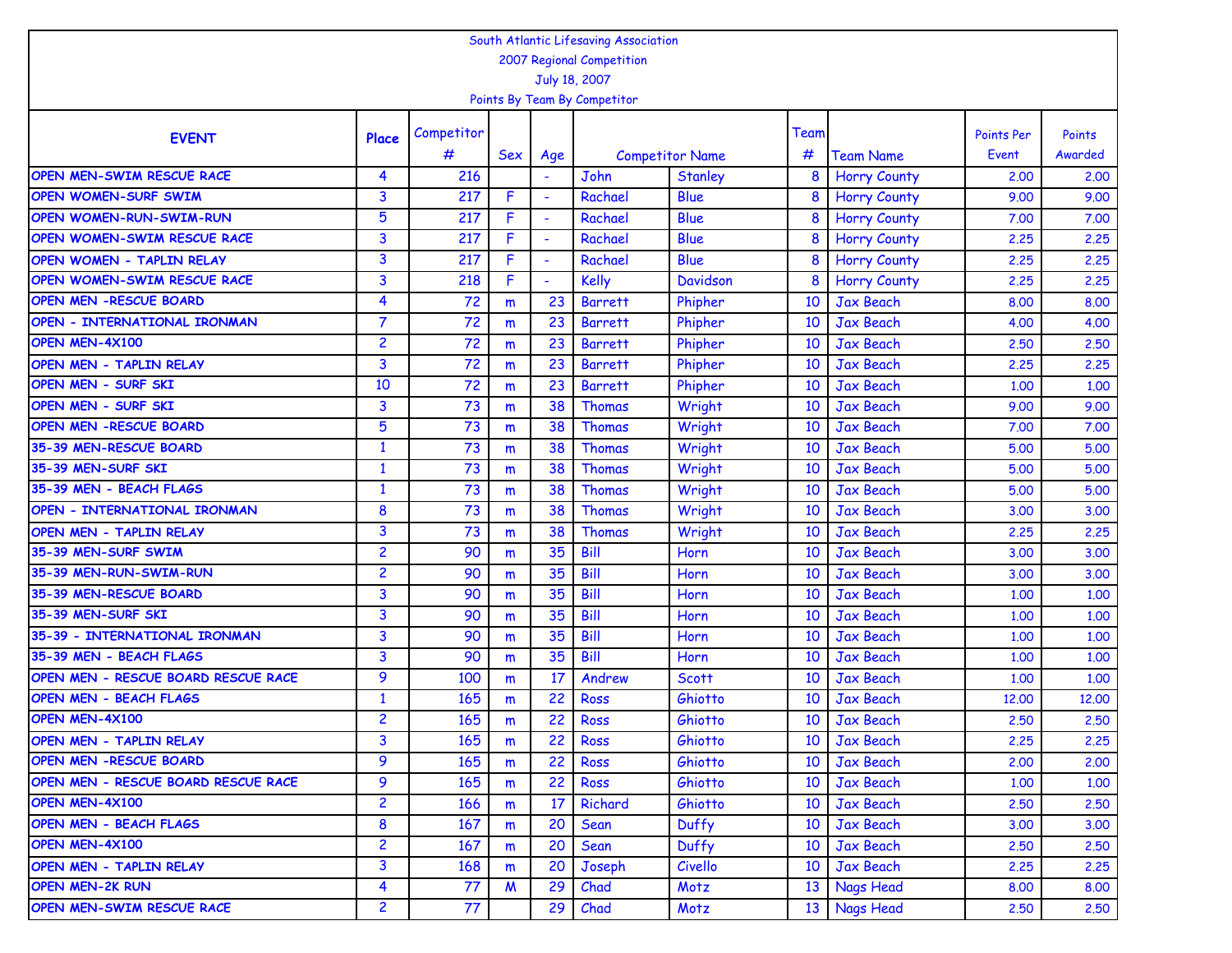|                                       |                 |            |                  |           | South Atlantic Lifesaving Association |                                |      |                  |                            |              |
|---------------------------------------|-----------------|------------|------------------|-----------|---------------------------------------|--------------------------------|------|------------------|----------------------------|--------------|
|                                       |                 |            |                  |           | 2007 Regional Competition             |                                |      |                  |                            |              |
|                                       |                 |            |                  |           | July 18, 2007                         |                                |      |                  |                            |              |
|                                       |                 |            |                  |           | Points By Team By Competitor          |                                |      |                  |                            |              |
|                                       |                 | Competitor |                  |           |                                       |                                | Team |                  |                            | Points       |
| <b>EVENT</b>                          | Place           | #          | Sex              |           |                                       |                                | #    | <b>Team Name</b> | <b>Points Per</b><br>Event | Awarded      |
| <b>LAND LINE OPEN ONLY</b>            | 5               | 77         | M                | Age<br>29 | Chad                                  | <b>Competitor Name</b><br>Motz | 13   | <b>Nags Head</b> | 1.75                       |              |
| OPEN MEN - TAPLIN RELAY               | 7               | 77         | M                | 29        | Chad                                  | Motz                           | 13   | <b>Nags Head</b> | 1,00                       | 1.75<br>1.00 |
| OPEN WOMEN - SURF SKI                 | 3               | 78         | F                | 22        | Jennifer                              | <b>Bushell</b>                 | 13   | <b>Nags Head</b> | 9.00                       | 9.00         |
| <b>OPEN WOMEN-2K RUN</b>              | 5               | 78         | F                | 22        | Jennifer                              | <b>Bushell</b>                 | 13   | <b>Nags Head</b> | 7.00                       | 7.00         |
| OPEN WOMEN - TAPLIN RELAY             | 4               | 78         | F                | 22        | Jennifer                              | <b>Bushell</b>                 | 13   | Nags Head        | 2,00                       | 2.00         |
| OPEN WOMEN-4X100                      | 8               | 78         | F                | 22        | Jennifer                              | <b>Bushell</b>                 | 13   | <b>Nags Head</b> | 0.75                       | 0.75         |
| OPEN WOMEN-SWIM RESCUE RACE           | 9               | 78         | F                | 22        | Jennifer                              | <b>Bushell</b>                 | 13   | <b>Nags Head</b> | 0.50                       | 0.50         |
| <b>OPEN WOMEN-2K RUN</b>              | 4               | 79         | F                | 20        | Maggie                                | <b>MacCormick</b>              | 13   | <b>Nags Head</b> | 8,00                       | 8.00         |
| <b>OPEN WOMEN - BEACH FLAGS</b>       | 8               | 79         | F                | 20        | Maggie                                | <b>MacCormick</b>              | 13   | <b>Nags Head</b> | 3.00                       | 3.00         |
| <b>LAND LINE OPEN ONLY</b>            | 5               | 79         | F                | 20        | Maggie                                | <b>MacCormick</b>              | 13   | <b>Nags Head</b> | 1.75                       | 1.75         |
| OPEN WOMEN - TAPLIN RELAY             | 5               | 79         | F                | 20        | Maggie                                | <b>MacCormick</b>              | 13   | <b>Nags Head</b> | 1.75                       | 1.75         |
| OPEN WOMEN-RESCUE BOARD               | 10              | 79         | F                | 20        | Maggie                                | <b>MacCormick</b>              | 13   | <b>Nags Head</b> | 1,00                       | 1.00         |
| <b>OPEN WOMEN-4X100</b>               | 8               | 79         | F                | 20        | Maggie                                | <b>MacCormick</b>              | 13   | <b>Nags Head</b> | 0.75                       | 0.75         |
| OPEN WOMEN - TAPLIN RELAY             | 4               | 80         | F                | 25        | Stephanie                             | Smith-Motz                     | 13   | <b>Nags Head</b> | 2.00                       | 2.00         |
| <b>OPEN WOMEN-4X100</b>               | 8               | 80         | F                | 25        | Stephanie                             | Smith-Motz                     | 13   | <b>Nags Head</b> | 0.75                       | 0.75         |
| OPEN MEN - RESCUE BOARD RESCUE RACE   | $5\phantom{.0}$ | 156        | $\boldsymbol{M}$ | 20        | <b>Matt</b>                           | Massey                         | 13   | <b>Nags Head</b> | 3.50                       | 3.50         |
| OPEN MEN-SWIM RESCUE RACE             | $\overline{c}$  | 156        | $\boldsymbol{M}$ | 20        | <b>Matt</b>                           | Massey                         | 13   | <b>Nags Head</b> | 2.50                       | 2.50         |
| <b>LAND LINE OPEN ONLY</b>            | 5               | 156        | M                | 20        | <b>Matt</b>                           | Massey                         | 13   | <b>Nags Head</b> | 1.75                       | 1.75         |
| OPEN MEN - TAPLIN RELAY               | $\overline{7}$  | 156        | M                | 20        | <b>Matt</b>                           | Massey                         | 13   | <b>Nags Head</b> | 1,00                       | 1.00         |
| OPEN - INTERNATIONAL IRONWOMAN        | 4               | 157        | F                | 22        | Carloyn                               | Reardon                        | 13   | <b>Nags Head</b> | 8.00                       | 8.00         |
| OPEN WOMEN-RESCUE BOARD               | 7               | 157        | F.               | 22        | Carloyn                               | Reardon                        | 13   | <b>Nags Head</b> | 4.00                       | 4.00         |
|                                       |                 |            |                  |           |                                       |                                |      |                  |                            |              |
| OPEN WOMEN - RESCUE BOARD RESCUE RACE | 6               | 157        | F                | 22        | Carloyn                               | Reardon                        | 13   | <b>Nags Head</b> | 2,50                       | 2,50         |
| OPEN WOMEN - TAPLIN RELAY             | $5\phantom{.0}$ | 157        | F                | 22        | Carloyn                               | Reardon                        | 13   | Nags Head        | 1.75                       | 1.75         |
| OPEN WOMEN-SWIM RESCUE RACE           | 9               | 157        | F.               | 22        | Carloyn                               | Reardon                        | 13   | <b>Nags Head</b> | 0.50                       | 0.50         |
| <b>OPEN WOMEN-2K RUN</b>              | 3               | 158        | F.               | 23        | <b>Terese</b>                         | Chisholm                       | 13   | <b>Nags Head</b> | 9.00                       | 9.00         |
| OPEN WOMEN - TAPLIN RELAY             | 5               | 158        | F                | 23        | <b>Terese</b>                         | Chisholm                       | 13   | Nags Head        | 1.75                       | 1.75         |
|                                       |                 |            |                  |           |                                       |                                |      |                  |                            |              |
| OPEN WOMEN - RESCUE BOARD RESCUE RACE | 8               | 158        | F                | 23        | <b>Terese</b>                         | Chisholm                       | 13   | <b>Nags Head</b> | 1,50                       | 1.50         |
| OPEN WOMEN-4X100                      | 8               | 158        | F.               | 23        | <b>Terese</b>                         | Chisholm                       | 13   | <b>Nags Head</b> | 0.75                       | 0.75         |
| OPEN MEN-SURF SWIM                    | 6               | 159        | $\boldsymbol{M}$ | 24        | Mikey                                 | Smith                          | 13   | <b>Nags Head</b> | 5.00                       | 5.00         |
| OPEN MEN-RUN-SWIM-RUN                 | 8               | 159        | $\boldsymbol{M}$ | 24        | Mikey                                 | Smith                          | 13   | <b>Nags Head</b> | 3.00                       | 3.00         |
| OPEN MEN-SWIM RESCUE RACE             | $\overline{2}$  | 159        | $\boldsymbol{M}$ | 24        | Mikey                                 | Smith                          | 13   | Nags Head        | 2,50                       | 2,50         |
| <b>LAND LINE OPEN ONLY</b>            | 5               | 159        | $\boldsymbol{M}$ | 24        | Mikey                                 | Smith                          | 13   | Nags Head        | 1.75                       | 1.75         |
| OPEN MEN - TAPLIN RELAY               | $\overline{7}$  | 159        | $\boldsymbol{M}$ | 24        | Mikey                                 | Smith                          | 13   | Nags Head        | 1.00                       | 1.00         |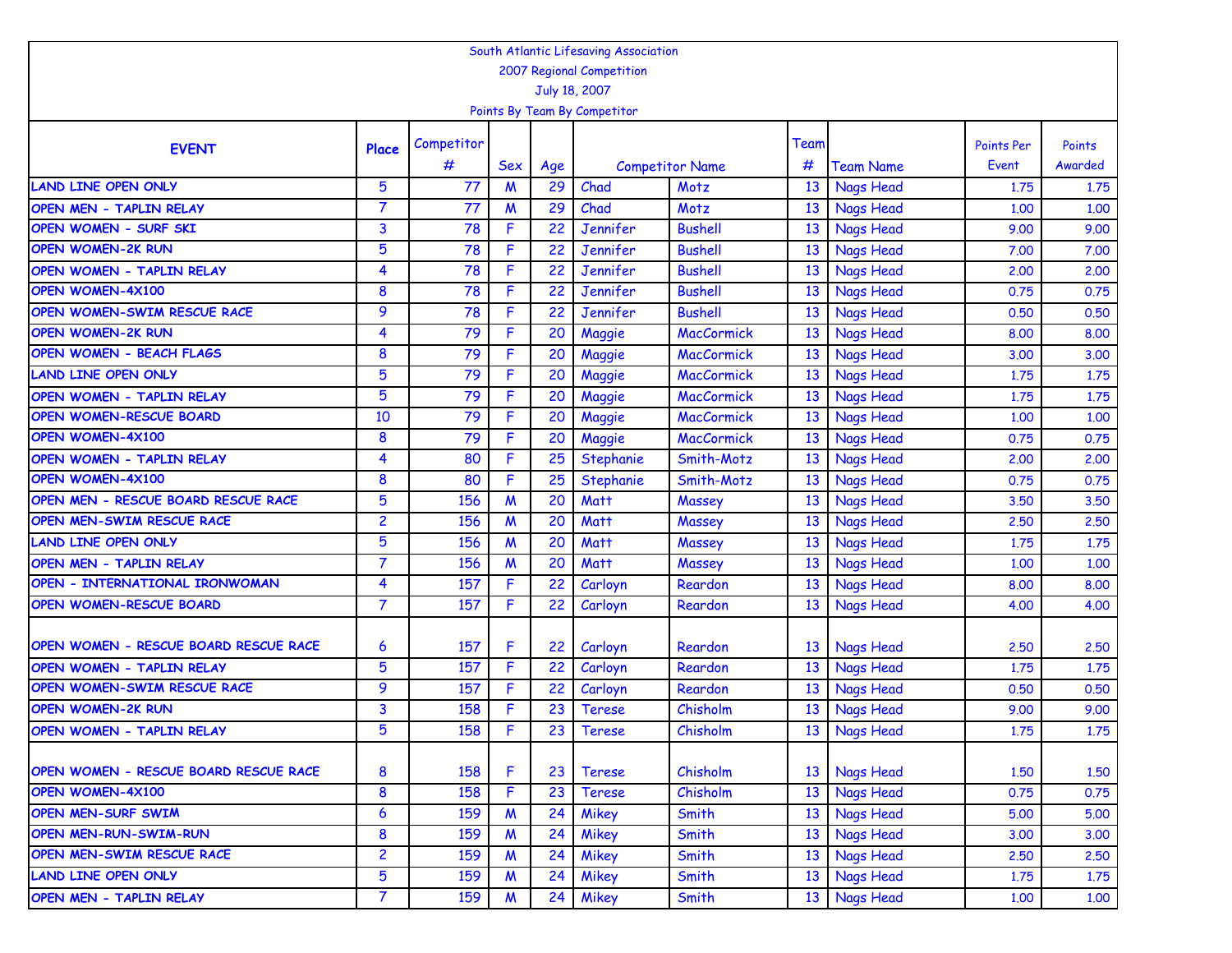|                                       |                         |            |            |                 | South Atlantic Lifesaving Association |                        |      |                      |                   |         |
|---------------------------------------|-------------------------|------------|------------|-----------------|---------------------------------------|------------------------|------|----------------------|-------------------|---------|
|                                       |                         |            |            |                 | 2007 Regional Competition             |                        |      |                      |                   |         |
|                                       |                         |            |            |                 | July 18, 2007                         |                        |      |                      |                   |         |
|                                       |                         |            |            |                 | Points By Team By Competitor          |                        |      |                      |                   |         |
|                                       |                         | Competitor |            |                 |                                       |                        | Team |                      | <b>Points Per</b> | Points  |
| <b>EVENT</b>                          | Place                   | #          | <b>Sex</b> | Age             |                                       | <b>Competitor Name</b> | #    | <b>Team Name</b>     | Event             | Awarded |
|                                       |                         |            |            |                 |                                       |                        |      |                      |                   |         |
| OPEN WOMEN - RESCUE BOARD RESCUE RACE | 6                       | 160        | F          | 22              | Jenn                                  | C <sub>ox</sub>        | 13   | <b>Nags Head</b>     | 2.50              | 2.50    |
| OPEN WOMEN-RUN-SWIM-RUN               | 9                       | 160        | F          | 22              | Jenn                                  | Cox                    | 13   | <b>Nags Head</b>     | 2,00              | 2.00    |
| OPEN WOMEN - TAPLIN RELAY             | $5\phantom{.0}$         | 160        | F          | 22              | Jenn                                  | Cox                    | 13   | <b>Nags Head</b>     | 1.75              | 1.75    |
| <b>OPEN WOMEN-4X100</b>               | $\boldsymbol{6}$        | 160        | F          | $\overline{22}$ | Jenn                                  | Cox                    | 13   | Nags Head            | 1.25              | 1.25    |
| OPEN WOMEN-SWIM RESCUE RACE           | 9                       | 160        | F          | 22              | Jenn                                  | Cox                    | 13   | <b>Nags Head</b>     | 0.50              | 0.50    |
| OPEN WOMEN-SWIM RESCUE RACE           | $\overline{2}$          | 161        | F          | 19              | Sarah                                 | Wall                   | 13   | Nags Head            | 2.50              | 2.50    |
| OPEN WOMEN - TAPLIN RELAY             | 4                       | 161        | F          | 19              | Sarah                                 | Wall                   | 13   | Nags Head            | 2,00              | 2.00    |
| OPEN WOMEN - SURF SKI                 | 5                       | 162        | F          | 26              | <b>Beth</b>                           | McCullough             | 13   | Nags Head            | 7.00              | 7.00    |
| OPEN - INTERNATIONAL IRONWOMAN        | 5                       | 162        | F          | 26              | <b>Beth</b>                           | McCullough             | 13   | <b>Nags Head</b>     | 7.00              | 7.00    |
| OPEN WOMEN-RESCUE BOARD               | 6                       | 162        | F          | 26              | <b>Beth</b>                           | McCullough             | 13   | <b>Nags Head</b>     | 5.00              | 5.00    |
| <b>OPEN WOMEN - TAPLIN RELAY</b>      | 4                       | 162        | F          | 26              | <b>Beth</b>                           | McCullough             | 13   | <b>Nags Head</b>     | 2,00              | 2.00    |
|                                       |                         |            |            |                 |                                       |                        |      |                      |                   |         |
| OPEN WOMEN - RESCUE BOARD RESCUE RACE | 8                       | 162        | F          | 26              | <b>Beth</b>                           | McCullough             | 13   | <b>Nags Head</b>     | 1.50              | 1.50    |
| OPEN WOMEN-SWIM RESCUE RACE           | 9                       | 162        | F          | 26              | <b>Beth</b>                           | <b>McCullough</b>      | 13   | <b>Nags Head</b>     | 0.50              | 0.50    |
| OPEN MEN - RESCUE BOARD RESCUE RACE   | 5                       | 163        | M          | 25              | Dave                                  | <b>Ruch</b>            | 13   | <b>Nags Head</b>     | 3.50              | 3.50    |
| OPEN MEN-SWIM RESCUE RACE             | $\overline{c}$          | 163        |            | 25              | Dave                                  | <b>Ruch</b>            | 13   | <b>Nags Head</b>     | 2,50              | 2.50    |
| OPEN - INTERNATIONAL IRONMAN          | 9                       | 163        | M          | 25              | Dave                                  | <b>Ruch</b>            | 13   | <b>Nags Head</b>     | 2,00              | 2.00    |
| OPEN MEN - TAPLIN RELAY               | $\overline{7}$          | 163        | M          | 25              | Dave                                  | <b>Ruch</b>            | 13   | <b>Nags Head</b>     | 1.00              | 1.00    |
| 45-49 MEN - 2K RUN                    | $\overline{c}$          | 164        | M          | 49              | John                                  | Kenny                  | 13   | <b>Nags Head</b>     | 3,00              | 3.00    |
| 45-49 MEN - RUN-SWIM-RUN              | 3                       | 164        | M          | 49              | John                                  | Kenny                  | 13   | <b>Nags Head</b>     | 1.00              | 1.00    |
| 45-49 MEN - BEACH FLAGS               | 3                       | 164        | W          | 49              | John                                  | Kenny                  | 13   | Nags Head            | 1,00              | 1.00    |
| 45-49 MEN - BEACH FLAGS               | $\mathbf{1}$            | 53         | M          | 45              | Roger                                 | Wilson                 | 14   | Nassau County        | 5.00              | 5.00    |
| 45-49 MEN - 2K RUN                    | 3                       | 53         | M          | 45              | Roger                                 | Wilson                 | 14   | Nassau County        | 1.00              | 1.00    |
| OPEN WOMEN - BEACH FLAGS              | $5\phantom{.0}$         | 54         | W          | 21              | Eric                                  | <b>McKenszie</b>       | 14   | <b>Nassau County</b> | 7.00              | 7.00    |
| OPEN WOMEN-RESCUE BOARD               | $\bf{8}$                | 54         | M          | 21              | Eric                                  | <b>McKenszie</b>       | 14   | <b>Nassau County</b> | 3.00              | 3.00    |
| OPEN WOMEN-4X100                      | 4                       | 54         | M          | 21              | Eric                                  | <b>McKenszie</b>       | 14   | Nassau County        | 2.00              | 2.00    |
| <b>LAND LINE OPEN ONLY</b>            | $\bf{8}$                | 54         | W          | 21              | Eric                                  | McKenszie              | 14   | <b>Nassau County</b> | 0.75              | 0.75    |
| OPEN MEN - BEACH FLAGS                | $\overline{7}$          | 55         | M          | 20              | Christian                             | <b>Bernecke</b>        | 14   | Nassau County        | 4.00              | 4.00    |
| OPEN MEN-4X100                        | 8                       | 55         | M          | 20              | Christian                             | <b>Bernecke</b>        | 14   | Nassau County        | 0.75              | 0.75    |
| <b>LAND LINE OPEN ONLY</b>            | 8                       | 56         | M          | 19              | Alex                                  | <b>Berg</b>            | 14   | Nassau County        | 0.75              | 0.75    |
| OPEN MEN-4X100                        | 8                       | 56         | M          | 19              | Alex                                  | <b>Berg</b>            | 14   | Nassau County        | 0.75              | 0.75    |
| OPEN MEN-4X100                        | 8                       | 61         | M          | 19              | <b>Travis</b>                         | Hargrove               | 14   | Nassau County        | 0.75              | 0.75    |
| OPEN MEN - BEACH FLAGS                | $\overline{\mathbf{3}}$ | 62         | M          | 19              | Jake                                  | Reece                  | 14   | Nassau County        | 9.00              | 9.00    |
| <b>LAND LINE OPEN ONLY</b>            | 8                       | 62         | M          | 19              | Jake                                  | Reece                  | 14   | Nassau County        | 0.75              | 0.75    |
| OPEN MEN-4X100                        | 8                       | 62         | M          | 19              | Jake                                  | Reece                  | 14   | <b>Nassau County</b> | 0.75              | 0.75    |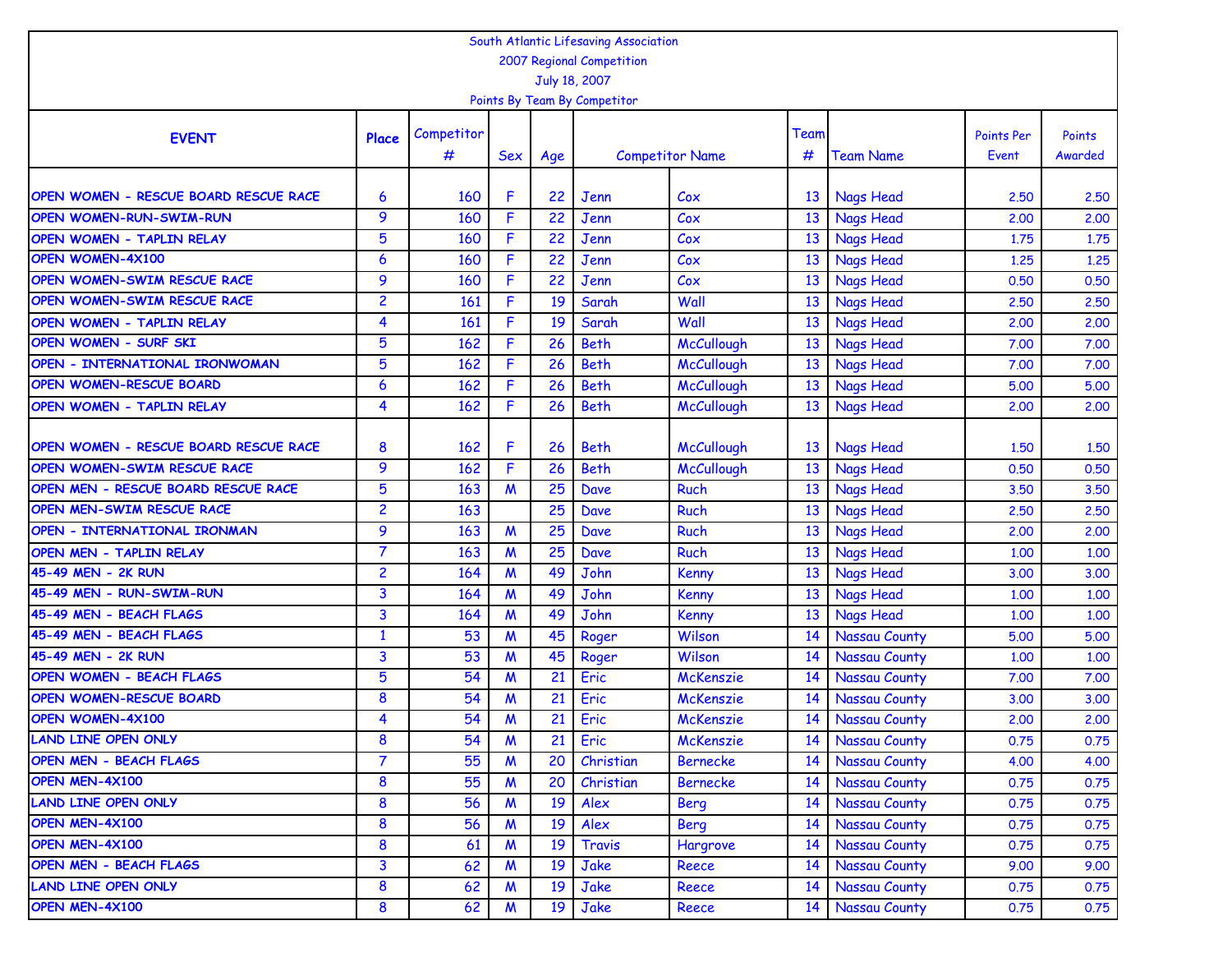| South Atlantic Lifesaving Association<br>2007 Regional Competition |                 |                         |                  |        |                              |                        |      |                        |                   |         |  |  |  |
|--------------------------------------------------------------------|-----------------|-------------------------|------------------|--------|------------------------------|------------------------|------|------------------------|-------------------|---------|--|--|--|
|                                                                    |                 |                         |                  |        |                              |                        |      |                        |                   |         |  |  |  |
|                                                                    |                 |                         |                  |        | July 18, 2007                |                        |      |                        |                   |         |  |  |  |
|                                                                    |                 |                         |                  |        | Points By Team By Competitor |                        |      |                        |                   |         |  |  |  |
| <b>EVENT</b>                                                       | Place           | Competitor              |                  |        |                              |                        | Team |                        | <b>Points Per</b> | Points  |  |  |  |
|                                                                    |                 | #                       | Sex              | Age    |                              | <b>Competitor Name</b> | #    | <b>Team Name</b>       | Event             | Awarded |  |  |  |
| 35-39 WOMEN-2K RUN                                                 | $\mathbf{1}$    | 63                      | F                |        | Angela                       | Ray                    | 14   | Nassau County          | 5.00              | 5.00    |  |  |  |
| 35-39 WOMEN-SURF SWIM                                              | $\mathbf{1}$    | 63                      | F                |        | Angela                       | Ray                    | 14   | Nassau County          | 5.00              | 5.00    |  |  |  |
| 35-39 WOMEN-RESCUE BOARD                                           | $\mathbf{1}$    | 63                      | F.               | ÷      | Angela                       | Ray                    | 14   | Nassau County          | 5.00              | 5.00    |  |  |  |
| 35-39 WOMEN-RUN-SWIM-RUN                                           | $\mathbf{1}$    | 63                      | F.               | $\sim$ | Angela                       | Ray                    | 14   | Nassau County          | 5.00              | 5.00    |  |  |  |
| 35-39 WOMEN - BEACH FLAGS                                          | 1               | 63                      | F                |        | Angela                       | Ray                    | 14   | Nassau County          | 5.00              | 5.00    |  |  |  |
| <b>LAND LINE OPEN ONLY</b>                                         | 8               | 64                      | $\boldsymbol{M}$ | 17     | Joel                         | Gauthier               | 14   | Nassau County          | 0.75              | 0.75    |  |  |  |
| 35-39 MEN-2K RUN                                                   | $\mathbf{1}$    | 105                     | $\boldsymbol{M}$ | 36     | Josh                         | Romaine                | 16   | <b>St Johns County</b> | 5.00              | 5.00    |  |  |  |
| 35-39 - INTERNATIONAL IRONMAN                                      | $\overline{c}$  | 105                     | M                | 36     | Josh                         | Romaine                | 16   | <b>St Johns County</b> | 3.00              | 3.00    |  |  |  |
| 35-39 MEN-SURF SWIM                                                | 3               | 105                     | M                | 36     | Josh                         | Romaine                | 16   | <b>St Johns County</b> | 1.00              | 1.00    |  |  |  |
| 35-39 MEN-RUN-SWIM-RUN                                             | 3               | 105                     | $\boldsymbol{M}$ | 36     | Josh                         | Romaine                | 16   | <b>St Johns County</b> | 1,00              | 1.00    |  |  |  |
| <b>LAND LINE OPEN ONLY</b>                                         | 6               | $\mathbf{1}$            | $\boldsymbol{M}$ | 34     | Gary                         | Felch                  | 17   | <b>Virginia Beach</b>  | 1.25              | 1.25    |  |  |  |
| OPEN WOMEN-SWIM RESCUE RACE                                        | $\mathbf{1}$    | $\overline{2}$          | F                | 23     | Lindsay                      | Selfridge              | 17   | Virginia Beach         | 3,00              | 3.00    |  |  |  |
| OPEN WOMEN-4X100                                                   | $\mathbf{1}$    | $\overline{c}$          | F                | 23     | Lindsay                      | Selfridge              | 17   | Virginia Beach         | 3,00              | 3.00    |  |  |  |
| OPEN WOMEN - RESCUE BOARD RESCUE RACE                              | 9               | $\overline{2}$          | F                | 23     | Lindsay                      | Selfridge              | 17   | Virginia Beach         | 1,00              | 1.00    |  |  |  |
| OPEN MEN - RESCUE BOARD RESCUE RACE                                | 4               | $\overline{\mathbf{3}}$ | $\boldsymbol{M}$ | 23     | Sean                         | Millard                | 17   | Virginia Beach         | 4.00              | 4.00    |  |  |  |
| <b>LAND LINE OPEN ONLY</b>                                         | $\mathbf{1}$    | $\overline{\mathbf{3}}$ | $\boldsymbol{M}$ | 23     | Sean                         | Millard                | 17   | Virginia Beach         | 3,00              | 3.00    |  |  |  |
| OPEN MEN-4X100                                                     | $\mathbf{1}$    | $\overline{\mathbf{3}}$ | M                | 23     | Sean                         | Millard                | 17   | Virginia Beach         | 3,00              | 3.00    |  |  |  |
| OPEN MEN - RESCUE BOARD RESCUE RACE                                | 4               | 4                       | M                | 18     | <b>Derek</b>                 | Proffer                | 17   | Virginia Beach         | 4.00              | 4.00    |  |  |  |
| OPEN MEN-4X100                                                     | $\mathbf{1}$    | $\overline{4}$          | $\boldsymbol{M}$ | 18     | <b>Derek</b>                 | Proffer                | 17   | Virginia Beach         | 3,00              | 3.00    |  |  |  |
| OPEN MEN - TAPLIN RELAY                                            | $5\phantom{.0}$ | $\overline{4}$          | $\boldsymbol{M}$ | 18     | <b>Derek</b>                 | Proffer                | 17   | Virginia Beach         | 1.75              | 1.75    |  |  |  |
| <b>LAND LINE OPEN ONLY</b>                                         | 6               | 4                       | M                | 18     | <b>Derek</b>                 | Proffer                | 17   | Virginia Beach         | 1.25              | 1.25    |  |  |  |
| OPEN MEN-SWIM RESCUE RACE                                          | 3               | 6                       |                  | 19     | <b>Brandon</b>               | <b>Keck</b>            | 17   | Virginia Beach         | 2.25              | 2.25    |  |  |  |
| OPEN MEN-4X100                                                     | 7               | 6                       | M                | 19     | <b>Brandon</b>               | <b>Keck</b>            | 17   | Virginia Beach         | 1,00              | 1.00    |  |  |  |
| OPEN WOMEN-4X100                                                   | $\mathbf{1}$    | 8                       | F                | 18     | Erin                         | Murphy                 | 17   | <b>Virginia Beach</b>  | 3,00              | 3.00    |  |  |  |
| <b>OPEN WOMEN - BEACH FLAGS</b>                                    | 9               | 8                       | F                | 18     | Erin                         | Murphy                 | 17   | Virginia Beach         | 2,00              | 2,00    |  |  |  |
| OPEN WOMEN-SWIM RESCUE RACE                                        | 8               | 8                       | F                | 18     | Erin                         | Murphy                 | 17   | Virginia Beach         | 0.75              | 0.75    |  |  |  |
| OPEN MEN-SWIM RESCUE RACE                                          | 8               | 9                       | M                | 22     | <b>Benjamin</b>              | Bolinaga               | 17   | Virginia Beach         | 0.75              | 0.75    |  |  |  |
| OPEN MEN-4X100                                                     | $\overline{7}$  | 10                      | $\boldsymbol{M}$ | 19     | Robert                       | Olson                  | 17   | Virginia Beach         | 1.00              | 1.00    |  |  |  |
| OPEN MEN-SWIM RESCUE RACE                                          | 8               | 10                      | $\boldsymbol{M}$ | 19     | Robert                       | Olson                  | 17   | Virginia Beach         | 0.75              | 0.75    |  |  |  |
| OPEN WOMEN-4X100                                                   | $\overline{7}$  | 12                      | F                |        | Robin                        | Lang                   | 17   | Virginia Beach         | 1.00              | 1.00    |  |  |  |
| OPEN WOMEN - RESCUE BOARD RESCUE RACE                              | 9               | 12                      | F                |        | Robin                        | Lang                   | 17   | Virginia Beach         | 1.00              | 1.00    |  |  |  |
| <b>LAND LINE OPEN ONLY</b>                                         | $\mathbf{1}$    | 13                      | $\boldsymbol{M}$ | 24     | <b>Stephen</b>               | Dierstein              | 17   | Virginia Beach         | 3.00              | 3.00    |  |  |  |
| OPEN MEN-SWIM RESCUE RACE                                          | $\overline{7}$  | 13                      | $\boldsymbol{M}$ | 24     | <b>Stephen</b>               | Dierstein              | 17   | Virginia Beach         | 1.00              | 1.00    |  |  |  |
| OPEN MEN-4X100                                                     | 10              | 13                      | $\boldsymbol{M}$ | 24     | <b>Stephen</b>               | Dierstein              | 17   | Virginia Beach         | 0.25              | 0.25    |  |  |  |
| OPEN MEN-SWIM RESCUE RACE                                          | 3               | 14                      | M                | 20     | Kevin                        | Dierstein              | 17   | Virginia Beach         | 2,25              | 2.25    |  |  |  |
| OPEN MEN - RESCUE BOARD RESCUE RACE                                | $\mathbf{7}$    | 14                      | M                | 20     | Kevin                        | Dierstein              | 17   | Virginia Beach         | 2,00              | 2,00    |  |  |  |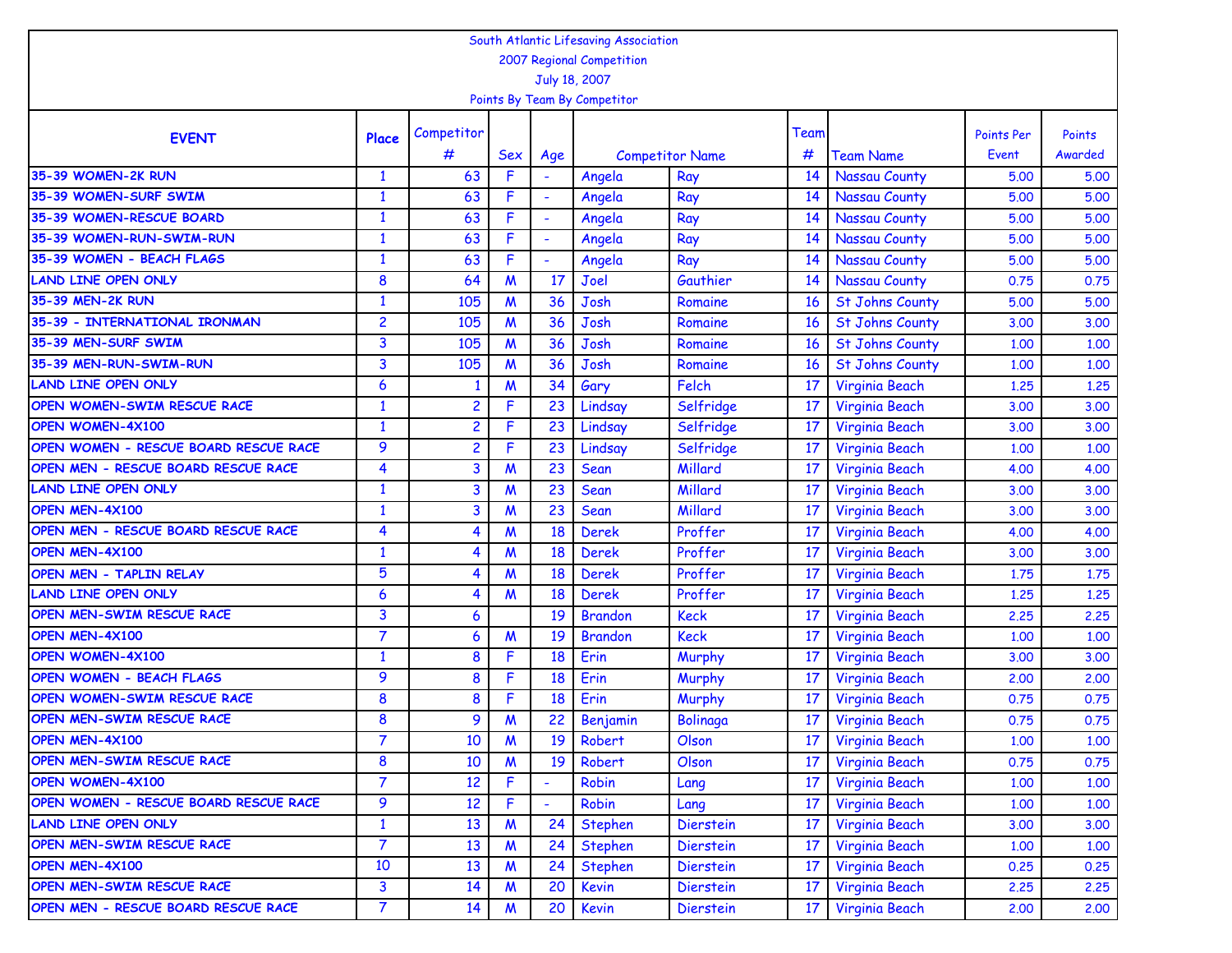| South Atlantic Lifesaving Association<br>2007 Regional Competition |                         |                 |                           |                          |                              |                        |      |                       |                   |         |  |  |
|--------------------------------------------------------------------|-------------------------|-----------------|---------------------------|--------------------------|------------------------------|------------------------|------|-----------------------|-------------------|---------|--|--|
|                                                                    |                         |                 |                           |                          |                              |                        |      |                       |                   |         |  |  |
|                                                                    |                         |                 |                           | July 18, 2007            |                              |                        |      |                       |                   |         |  |  |
|                                                                    |                         |                 |                           |                          | Points By Team By Competitor |                        |      |                       |                   |         |  |  |
| <b>EVENT</b>                                                       | Place                   | Competitor      |                           |                          |                              |                        | Team |                       | <b>Points Per</b> | Points  |  |  |
|                                                                    |                         | #               | Sex                       | Age                      |                              | <b>Competitor Name</b> | #    | <b>Team Name</b>      | Event             | Awarded |  |  |
| OPEN MEN-4X100                                                     | 10                      | 14              | M                         | 20                       | <b>Kevin</b>                 | <b>Dierstein</b>       | 17   | Virginia Beach        | 0.25              | 0.25    |  |  |
| <b>OPEN WOMEN-4X100</b>                                            | $\mathbf{1}$            | 15              | F                         | 17                       | Jessie                       | Gunter                 | 17   | Virginia Beach        | 3,00              | 3.00    |  |  |
| OPEN WOMEN-SWIM RESCUE RACE                                        | 8                       | 15              | F                         | 17                       | Jessie                       | Gunter                 | 17   | <b>Virginia Beach</b> | 0.75              | 0.75    |  |  |
| OPEN WOMEN-SWIM RESCUE RACE                                        | $\mathbf{1}$            | 16              | F                         | 18                       | April                        | <b>Barrientos</b>      | 17   | Virginia Beach        | 3,00              | 3.00    |  |  |
| <b>LAND LINE OPEN ONLY</b>                                         | 4                       | 16              | F                         | 18                       | April                        | <b>Barrientos</b>      | 17   | Virginia Beach        | 2,00              | 2.00    |  |  |
| OPEN WOMEN - RESCUE BOARD RESCUE RACE                              | $\overline{7}$          | 16              | F                         | 18                       | April                        | <b>Barrientos</b>      | 17   | Virginia Beach        | 2,00              | 2.00    |  |  |
| <b>OPEN WOMEN-SURF SWIM</b>                                        | $\mathbf{1}$            | 17              | M                         |                          | Tara                         | Chapmon                | 17   | <b>Virginia Beach</b> | 12,00             | 12,00   |  |  |
| <b>OPEN WOMEN-RUN-SWIM-RUN</b>                                     | $\mathbf{1}$            | 17              | M                         | ÷                        | Tara                         | Chapmon                | 17   | Virginia Beach        | 12,00             | 12,00   |  |  |
| OPEN WOMEN - RESCUE BOARD RESCUE RACE                              | 3                       | 17              | M                         | $\overline{\phantom{a}}$ | Tara                         | Chapmon                | 17   | Virginia Beach        | 4.50              | 4.50    |  |  |
| OPEN WOMEN-SWIM RESCUE RACE                                        | $\mathbf{1}$            | 17              | M                         |                          | Tara                         | Chapmon                | 17   | Virginia Beach        | 3,00              | 3.00    |  |  |
| <b>LAND LINE OPEN ONLY</b>                                         | 6                       | 18              | M                         | 21                       | <b>Justin</b>                | Klawitter              | 17   | <b>Virginia Beach</b> | 1.25              | 1.25    |  |  |
| OPEN MEN-SURF SWIM                                                 | 5                       | 19              | $\boldsymbol{\mathsf{M}}$ | 18                       | <b>Isaac</b>                 | Cole                   | 17   | Virginia Beach        | 7.00              | 7.00    |  |  |
| OPEN MEN-RUN-SWIM-RUN                                              | 6                       | 19              | M                         | 18                       | <b>Isaac</b>                 | Cole                   | 17   | Virginia Beach        | 5.00              | 5.00    |  |  |
| OPEN MEN-SWIM RESCUE RACE                                          | 3                       | 19              |                           | 18                       | <b>Isaac</b>                 | Cole                   | 17   | Virginia Beach        | 2.25              | 2.25    |  |  |
| OPEN MEN-SWIM RESCUE RACE                                          | 3                       | 20              | M                         | 19                       | Charlie                      | Miltner                | 17   | Virginia Beach        | 2.25              | 2.25    |  |  |
| OPEN MEN - RESCUE BOARD RESCUE RACE                                | $\mathbf{1}$            | 23              | M                         | 32                       | <b>David</b>                 | <b>Dierstein</b>       | 17   | Virginia Beach        | 6.00              | 6.00    |  |  |
| 30-34 MEN- 2K RUN                                                  | $\mathbf{1}$            | 23              | M                         | 32                       | <b>David</b>                 | <b>Dierstein</b>       | 17   | Virginia Beach        | 5.00              | 5.00    |  |  |
| 30-34 - INTERANTIONAL IRONMAN                                      | 2                       | 23              | M                         | 32                       | <b>David</b>                 | Dierstein              | 17   | Virginia Beach        | 3,00              | 3.00    |  |  |
| <b>LAND LINE OPEN ONLY</b>                                         | 4                       | 23              | M                         | 32                       | <b>David</b>                 | <b>Dierstein</b>       | 17   | Virginia Beach        | 2.00              | 2.00    |  |  |
| OPEN MEN - TAPLIN RELAY                                            | 5                       | 23              | M                         | 32                       | <b>David</b>                 | <b>Dierstein</b>       | 17   | Virginia Beach        | 1.75              | 1.75    |  |  |
| 30-34 MEN-RESCUE BOARD                                             | 3                       | 23              | M                         | 32                       | <b>David</b>                 | <b>Dierstein</b>       | 17   | Virginia Beach        | 1.00              | 1.00    |  |  |
| 30-34 MEN - BEACH FLAGS                                            | 3                       | 23              | M                         | 32                       | <b>David</b>                 | <b>Dierstein</b>       | 17   | Virginia Beach        | 1,00              | 1.00    |  |  |
| OPEN MEN-4X100                                                     | 10                      | 23              | M                         | 32                       | <b>David</b>                 | <b>Dierstein</b>       | 17   | Virginia Beach        | 0.25              | 0.25    |  |  |
| 50-54 MEN - BEACH FLAGS                                            | $\mathbf{1}$            | 24              | M                         | 51                       | John                         | Kelly                  | 17   | Virginia Beach        | 5.00              | 5.00    |  |  |
| OPEN MEN-4X100                                                     | $\mathbf{1}$            | 25              | M                         | 20                       | Donald                       | Maclary                | 17   | Virginia Beach        | 3.00              | 3.00    |  |  |
| OPEN MEN-SWIM RESCUE RACE                                          | 8                       | 25              |                           | 20                       | Donald                       | Maclary                | 17   | Virginia Beach        | 0.75              | 0.75    |  |  |
| <b>OPEN WOMEN-SURF SWIM</b>                                        | 4                       | 26              | F                         | 17                       | Mary Margare Mihalko         |                        | 17   | Virginia Beach        | 8.00              | 8.00    |  |  |
| <b>OPEN WOMEN-RUN-SWIM-RUN</b>                                     | 4                       | 26              | F                         | 17                       | Mary Margare Mihalko         |                        | 17   | Virginia Beach        | 8,00              | 8.00    |  |  |
| OPEN WOMEN-SWIM RESCUE RACE                                        | $\overline{7}$          | 26              | F                         | 17                       | <b>Mary Margare</b>          | Mihalko                | 17   | Virginia Beach        | 1.00              | 1.00    |  |  |
| 35-39 MEN - BEACH FLAGS                                            | 2                       | 27              | M                         | 36                       | Ed                           | Hosey                  | 17   | Virginia Beach        | 3.00              | 3.00    |  |  |
| <b>LAND LINE OPEN ONLY</b>                                         | 4                       | 27              | M                         | 36                       | Ed                           | Hosey                  | 17   | Virginia Beach        | 2,00              | 2,00    |  |  |
| 35-39 MEN-2K RUN                                                   | 3                       | $\overline{27}$ | M                         | 36                       | Ed                           | Hosey                  | 17   | Virginia Beach        | 1.00              | 1.00    |  |  |
| OPEN MEN-SWIM RESCUE RACE                                          | $\overline{7}$          | 27              |                           | 36                       | Ed                           | Hosey                  | 17   | Virginia Beach        | 1.00              | 1.00    |  |  |
| OPEN MEN-4X100                                                     | 10                      | 27              | $\boldsymbol{M}$          | 36                       | Ed                           | Hosey                  | 17   | Virginia Beach        | 0.25              | 0.25    |  |  |
| 45-49 MEN - 2K RUN                                                 | $\mathbf{1}$            | 28              | M                         | 45                       | <b>David</b>                 | <b>Bostic</b>          | 17   | Virginia Beach        | 5.00              | 5.00    |  |  |
| 45-49 MEN - RESCUE BOARD                                           | $\overline{\mathbf{c}}$ | 28              | M                         | 45                       | David                        | <b>Bostic</b>          | 17   | Virginia Beach        | 3.00              | 3,00    |  |  |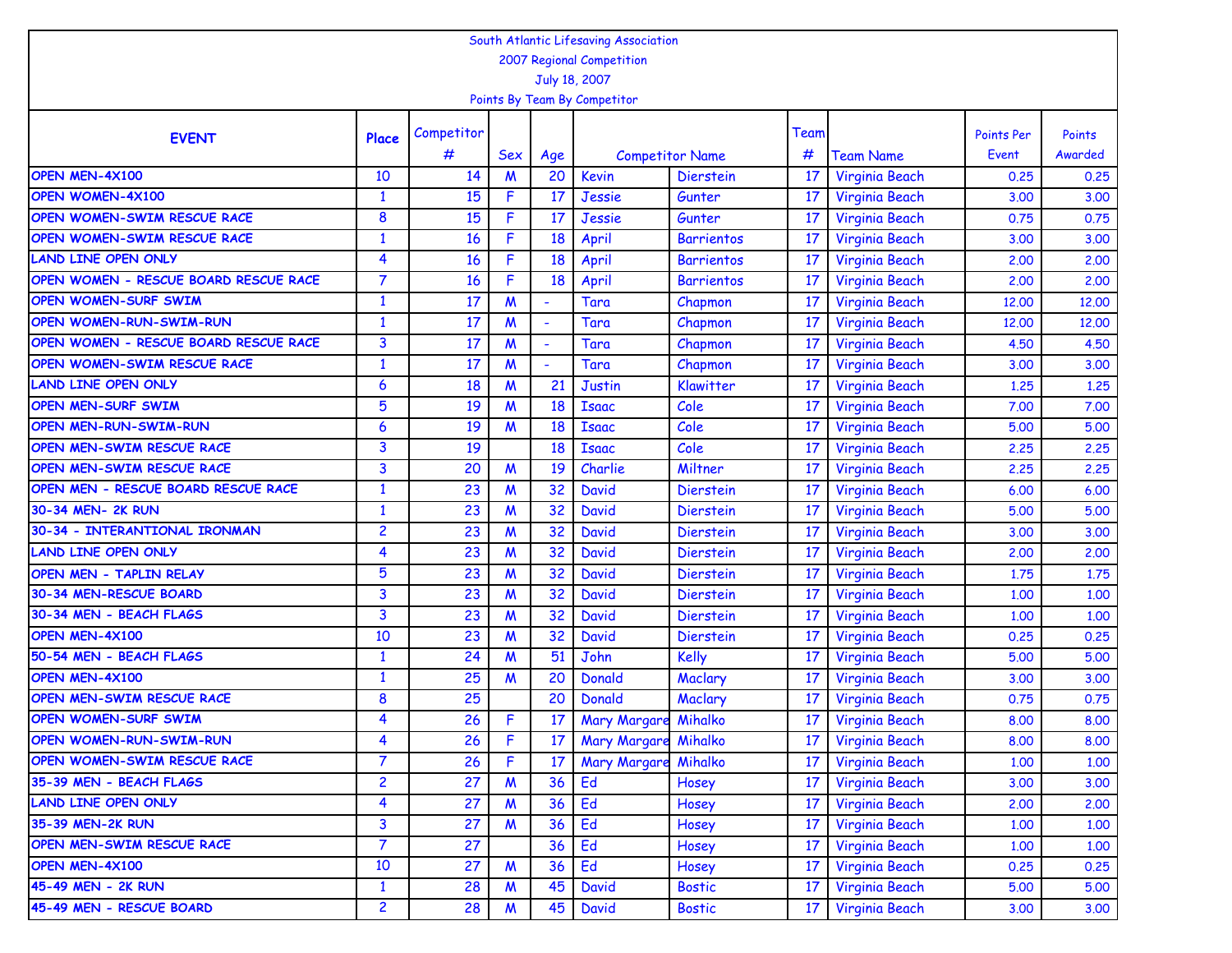| South Atlantic Lifesaving Association<br>2007 Regional Competition |                |            |                           |                          |                              |                        |      |                       |                   |         |  |  |
|--------------------------------------------------------------------|----------------|------------|---------------------------|--------------------------|------------------------------|------------------------|------|-----------------------|-------------------|---------|--|--|
|                                                                    |                |            |                           |                          |                              |                        |      |                       |                   |         |  |  |
|                                                                    |                |            |                           |                          | July 18, 2007                |                        |      |                       |                   |         |  |  |
|                                                                    |                |            |                           |                          | Points By Team By Competitor |                        |      |                       |                   |         |  |  |
| <b>EVENT</b>                                                       | Place          | Competitor |                           |                          |                              |                        | Team |                       | <b>Points Per</b> | Points  |  |  |
|                                                                    |                | #          | <b>Sex</b>                | Age                      |                              | <b>Competitor Name</b> | #    | <b>Team Name</b>      | Event             | Awarded |  |  |
| 45-49 MEN - RUN-SWIM-RUN                                           | $\overline{2}$ | 28         | M                         | 45                       | <b>David</b>                 | <b>Bostic</b>          | 17   | Virginia Beach        | 3,00              | 3.00    |  |  |
| 45-49 MEN - SURF SWIM                                              | 3              | 28         | M                         | 45                       | <b>David</b>                 | <b>Bostic</b>          | 17   | Virginia Beach        | 1.00              | 1.00    |  |  |
| <b>OPEN MEN-RUN-SWIM-RUN</b>                                       | $\mathbf{1}$   | 29         | M                         | ۰                        | Patrick                      | Frisk                  | 17   | <b>Virginia Beach</b> | 12,00             | 12,00   |  |  |
| OPEN MEN - RESCUE BOARD RESCUE RACE                                | $\mathbf{1}$   | 29         | $\boldsymbol{M}$          | ÷                        | Patrick                      | Frisk                  | 17   | <b>Virginia Beach</b> | 6.00              | 6.00    |  |  |
| <b>LAND LINE OPEN ONLY</b>                                         | $\mathbf{1}$   | 29         | M                         | $\overline{\phantom{a}}$ | Patrick                      | Frisk                  | 17   | Virginia Beach        | 3,00              | 3.00    |  |  |
| OPEN MEN - TAPLIN RELAY                                            | 5              | 29         | M                         |                          | Patrick                      | Frisk                  | 17   | Virginia Beach        | 1.75              | 1.75    |  |  |
| OPEN MEN-4X100                                                     | $\overline{7}$ | 30         | M                         | 25                       | <b>Brian</b>                 | Leydet                 | 17   | Virginia Beach        | 1,00              | 1.00    |  |  |
| OPEN - INTERNATIONAL IRONMAN                                       | 10             | 30         | $\boldsymbol{M}$          | 25                       | <b>Brian</b>                 | Leydet                 | 17   | Virginia Beach        | 1.00              | 1.00    |  |  |
| OPEN MEN-SWIM RESCUE RACE                                          | 8              | 30         |                           | 25                       | <b>Brian</b>                 | Leydet                 | 17   | <b>Virginia Beach</b> | 0.75              | 0.75    |  |  |
| OPEN MEN-SWIM RESCUE RACE                                          | $\overline{7}$ | 31         | M                         | 21                       | <b>Brandon</b>               | Emery                  | 17   | Virginia Beach        | 1.00              | 1.00    |  |  |
| OPEN MEN-4X100                                                     | $\overline{7}$ | 31         | M                         | 21                       | <b>Brandon</b>               | Emery                  | 17   | <b>Virginia Beach</b> | 1.00              | 1.00    |  |  |
| OPEN MEN-SURF SWIM                                                 | 2              | 32         | $\boldsymbol{\mathsf{M}}$ | 17                       | Caleb                        | Guzik                  | 17   | <b>Virginia Beach</b> | 10,00             | 10.00   |  |  |
| <b>OPEN MEN-RUN-SWIM-RUN</b>                                       | 4              | 32         | M                         | 17                       | Caleb                        | Guzik                  | 17   | Virginia Beach        | 8.00              | 8.00    |  |  |
| <b>OPEN MEN-SURF SWIM</b>                                          | $\mathbf{1}$   | 33         | M                         | 18                       | Marshall                     | <b>Daniels</b>         | 17   | Virginia Beach        | 12,00             | 12,00   |  |  |
| <b>OPEN MEN-RUN-SWIM-RUN</b>                                       | $\overline{c}$ | 33         | M                         | 18                       | Marshall                     | Daniels                | 17   | Virginia Beach        | 10,00             | 10,00   |  |  |
| <b>LAND LINE OPEN ONLY</b>                                         | 4              | 33         | M                         | 18                       | Marshall                     | <b>Daniels</b>         | 17   | Virginia Beach        | 2,00              | 2,00    |  |  |
| OPEN MEN - RESCUE BOARD RESCUE RACE                                | $\overline{7}$ | 33         | M                         | 18                       | Marshall                     | <b>Daniels</b>         | 17   | Virginia Beach        | 2,00              | 2.00    |  |  |
| OPEN MEN - TAPLIN RELAY                                            | 5              | 33         | M                         | 18                       | Marshall                     | <b>Daniels</b>         | 17   | Virginia Beach        | 1.75              | 1.75    |  |  |
| OPEN MEN-SWIM RESCUE RACE                                          | $\overline{7}$ | 33         |                           | 18                       | Marshall                     | Daniels                | 17   | <b>Virginia Beach</b> | 1.00              | 1.00    |  |  |
| <b>OPEN MEN-2K RUN</b>                                             | 8              | 34         | M                         | 15                       | Patrick                      | Kearns                 | 17   | Virginia Beach        | 3,00              | 3.00    |  |  |
| OPEN MEN-4X100                                                     | $\mathbf{1}$   | 34         | M                         | 15                       | Patrick                      | <b>Kearns</b>          | 17   | Virginia Beach        | 3.00              | 3.00    |  |  |
| <b>OPEN MEN-2K RUN</b>                                             | 6              | 35         | M                         | 18                       | Alex                         | Krull                  | 17   | Virginia Beach        | 5.00              | 5.00    |  |  |
| <b>OPEN WOMEN-SURF SWIM</b>                                        | 5              | 36         | F                         | 19                       | Marty                        | Antony                 | 17   | Virginia Beach        | 7.00              | 7.00    |  |  |
| OPEN WOMEN-RUN-SWIM-RUN                                            | 6              | 36         | F                         | 19                       | Marty                        | Antony                 | 17   | Virginia Beach        | 5.00              | 5.00    |  |  |
| OPEN WOMEN - RESCUE BOARD RESCUE RACE                              | $\overline{7}$ | 36         | F                         | 19                       | Marty                        | Antony                 | 17   | Virginia Beach        | 2.00              | 2.00    |  |  |
| OPEN WOMEN-SWIM RESCUE RACE                                        | 8              | 36         | F                         | 19                       | Marty                        | Antony                 | 17   | Virginia Beach        | 0.75              | 0.75    |  |  |
| <b>OPEN WOMEN-2K RUN</b>                                           | $\overline{c}$ | 37         | F                         | 20                       | Ginna                        | <b>Ellis</b>           | 17   | Virginia Beach        | 10,00             | 10.00   |  |  |
| <b>LAND LINE OPEN ONLY</b>                                         | 6              | 37         | F.                        | 20                       | Ginna                        | Ellis                  | 17   | Virginia Beach        | 1.25              | 1,25    |  |  |
| OPEN WOMEN-SWIM RESCUE RACE                                        | 8              | 37         | F.                        | 20                       | Ginna                        | <b>Ellis</b>           | 17   | Virginia Beach        | 0.75              | 0.75    |  |  |
| <b>OPEN WOMEN-2K RUN</b>                                           | $\overline{7}$ | 38         | F.                        | 20                       | Katie                        | <b>Keally</b>          | 17   | Virginia Beach        | 4.00              | 4.00    |  |  |
| OPEN WOMEN-SWIM RESCUE RACE                                        | $\overline{7}$ | 38         | F                         | 20                       | Katie                        | <b>Keally</b>          | 17   | Virginia Beach        | 1.00              | 1.00    |  |  |
| <b>OPEN WOMEN - BEACH FLAGS</b>                                    | $\mathbf{1}$   | 39         | F.                        | 26                       | <b>Kristin</b>               | Leone                  | 17   | Virginia Beach        | 12,00             | 12,00   |  |  |
| OPEN WOMEN - RESCUE BOARD RESCUE RACE                              | 3              | 39         | F.                        | 26                       | Kristin                      | Leone                  | 17   | Virginia Beach        | 4.50              | 4.50    |  |  |
| OPEN WOMEN-SWIM RESCUE RACE                                        | $\mathbf{1}$   | 39         | F                         | 26                       | Kristin                      | Leone                  | 17   | Virginia Beach        | 3.00              | 3.00    |  |  |
| OPEN WOMEN-4X100                                                   | $\mathbf{1}$   | 39         | F.                        | 26                       | Kristin                      | Leone                  | 17   | Virginia Beach        | 3.00              | 3.00    |  |  |
| <b>LAND LINE OPEN ONLY</b>                                         | $\mathbf{1}$   | 40         | F.                        | 22                       | Meg                          | McIntyre               | 17   | Virginia Beach        | 3.00              | 3.00    |  |  |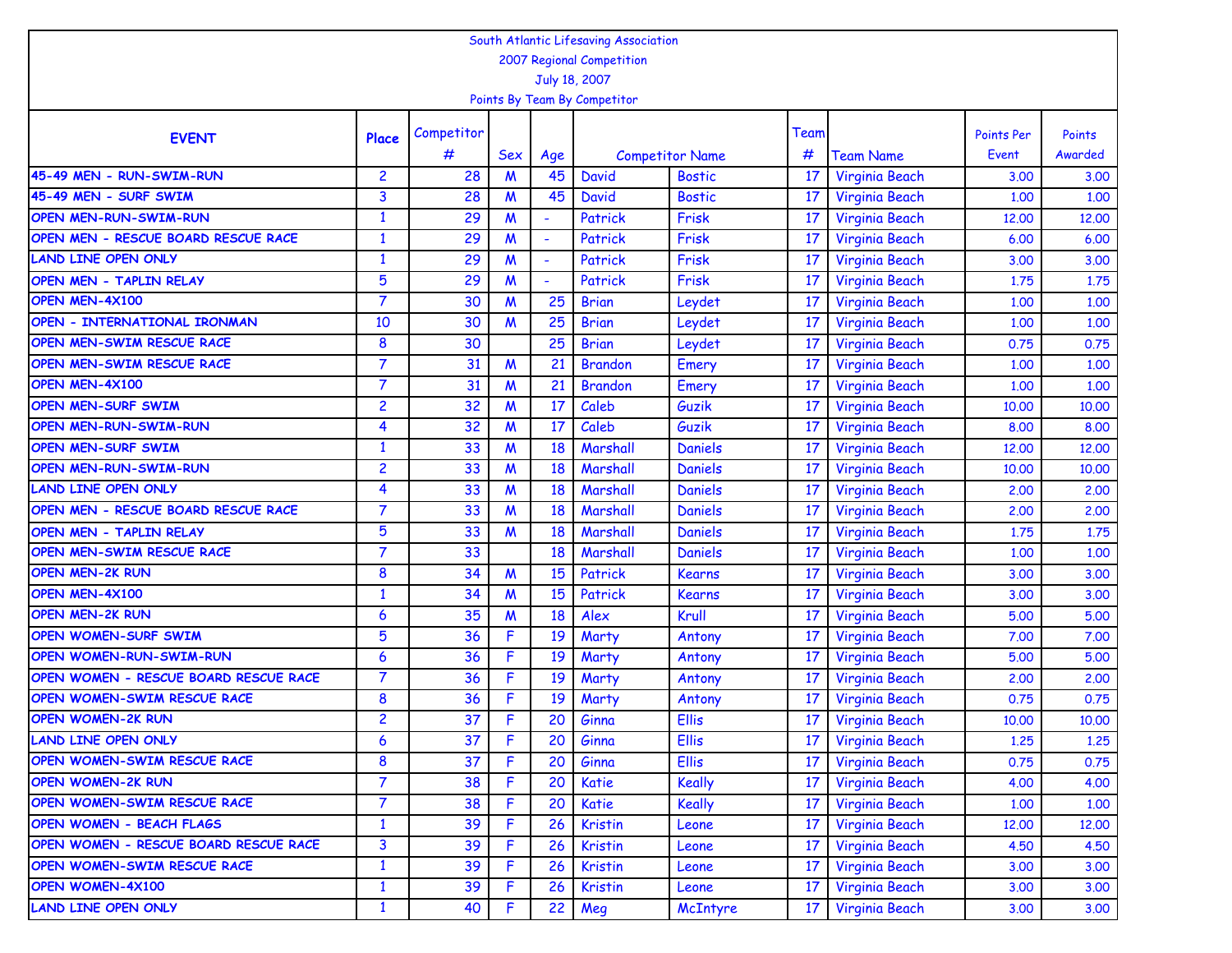|                                       |                                            |            |                  |     | South Atlantic Lifesaving Association |                        |      |                       |                   |         |  |  |  |
|---------------------------------------|--------------------------------------------|------------|------------------|-----|---------------------------------------|------------------------|------|-----------------------|-------------------|---------|--|--|--|
|                                       | 2007 Regional Competition<br>July 18, 2007 |            |                  |     |                                       |                        |      |                       |                   |         |  |  |  |
|                                       |                                            |            |                  |     |                                       |                        |      |                       |                   |         |  |  |  |
|                                       |                                            |            |                  |     | Points By Team By Competitor          |                        |      |                       |                   |         |  |  |  |
|                                       |                                            | Competitor |                  |     |                                       |                        | Team |                       | <b>Points Per</b> | Points  |  |  |  |
| <b>EVENT</b>                          | Place                                      | #          | Sex              | Age |                                       | <b>Competitor Name</b> | #    | <b>Team Name</b>      | Event             | Awarded |  |  |  |
| OPEN WOMEN-SWIM RESCUE RACE           | $\overline{7}$                             | 40         | F                | 22  | Meg                                   | McIntyre               | 17   | Virginia Beach        | 1,00              | 1.00    |  |  |  |
| <b>OPEN WOMEN-4X100</b>               | 7                                          | 40         | F                | 22  | Meg                                   | McIntyre               | 17   | Virginia Beach        | 1,00              | 1.00    |  |  |  |
| <b>OPEN WOMEN-4X100</b>               | $\overline{7}$                             | 41         | F                | 19  | Lindsay                               | Smith                  | 17   | Virginia Beach        | 1,00              | 1.00    |  |  |  |
| OPEN WOMEN-4X100                      | 7                                          | 42         | F                | 21  | Jessica                               | Zink                   | 17   | Virginia Beach        | 1.00              | 1.00    |  |  |  |
| 55-59 MEN - 2K RUN                    | $\mathbf{1}$                               | 43         | $\boldsymbol{M}$ | 58  | Jim                                   | <b>Dierstein</b>       | 17   | <b>Virginia Beach</b> | 5.00              | 5.00    |  |  |  |
| 55-59 MEN - SURF SWIM                 | $\mathbf{1}$                               | 43         | M                | 58  | Jim                                   | <b>Dierstein</b>       | 17   | Virginia Beach        | 5.00              | 5.00    |  |  |  |
| 55-59 MEN - RUN-SWIM-RUN              | $\mathbf{1}$                               | 43         | M                | 58  | Jim                                   | Dierstein              | 17   | Virginia Beach        | 5.00              | 5.00    |  |  |  |
| 55-59 MEN - RESCUE BOARD              | $\overline{c}$                             | 43         | M                | 58  | Jim                                   | Dierstein              | 17   | Virginia Beach        | 3,00              | 3.00    |  |  |  |
| 55-59 MEN-SURF SKI                    | $\overline{c}$                             | 43         | M                | 58  | Jim                                   | Dierstein              | 17   | Virginia Beach        | 3,00              | 3.00    |  |  |  |
| 55-59 - INTERNATIONAL IRONMAN         | $\overline{c}$                             | 43         | M                | 58  | Jim                                   | <b>Dierstein</b>       | 17   | Virginia Beach        | 3,00              | 3.00    |  |  |  |
| 55-59 MEN - BEACH FLAGS               | $\overline{c}$                             | 43         | $\boldsymbol{M}$ | 58  | Jim                                   | Dierstein              | 17   | Virginia Beach        | 3.00              | 3.00    |  |  |  |
| 40-44 MEN - 2K RUN                    | $\overline{c}$                             | 44         | $\boldsymbol{M}$ | 40  | Kevin                                 | Martingayle            | 17   | Virginia Beach        | 3,00              | 3.00    |  |  |  |
| 35-39 WOMEN-2K RUN                    | $\overline{c}$                             | 45         | F.               | 37  | Lizzie                                | Martingayle            | 17   | <b>Virginia Beach</b> | 3,00              | 3.00    |  |  |  |
| 30-34 MEN-SURF SWIM                   | 1                                          | 46         | $\boldsymbol{M}$ | 33  | <b>Derek</b>                          | <b>Russell</b>         | 17   | Virginia Beach        | 5.00              | 5.00    |  |  |  |
| 30-34 MEN-RUN-SWIM-RUN                | $\mathbf{1}$                               | 46         | $\boldsymbol{M}$ | 33  | <b>Derek</b>                          | <b>Russell</b>         | 17   | Virginia Beach        | 5.00              | 5.00    |  |  |  |
| 30-34 MEN- 2K RUN                     | $\overline{c}$                             | 46         | M                | 33  | <b>Derek</b>                          | <b>Russell</b>         | 17   | Virginia Beach        | 3,00              | 3.00    |  |  |  |
| 50-54 MEN-2K RUN                      | $\mathbf{1}$                               | 47         | F                | 50  | Nancy                                 | Hodges                 | 17   | Virginia Beach        | 5.00              | 5.00    |  |  |  |
| 50-54 WOMEN - SURF SWIM               | 1                                          | 47         | F.               | 50  | Nancy                                 | <b>Hodges</b>          | 17   | Virginia Beach        | 5.00              | 5.00    |  |  |  |
| 50-54 WOMEN - RESCUE BOARD            | 1                                          | 47         | F                | 50  | Nancy                                 | Hodges                 | 17   | Virginia Beach        | 5.00              | 5.00    |  |  |  |
| 50-54 WOMEN - RUN-SWIM-RUN            | $\mathbf{1}$                               | 47         | F                | 50  | Nancy                                 | Hodges                 | 17   | Virginia Beach        | 5.00              | 5.00    |  |  |  |
| 50-54 WOMEN - BEACH FLAGS             | $\mathbf{1}$                               | 47         | F                | 50  | Nancy                                 | Hodges                 | 17   | Virginia Beach        | 5.00              | 5.00    |  |  |  |
| <b>OPEN MEN-2K RUN</b>                | 10                                         | 48         | $\boldsymbol{M}$ | 21  | Daniel                                | Aiken                  | 17   | Virginia Beach        | 1.00              | 1.00    |  |  |  |
| OPEN WOMEN-SWIM RESCUE RACE           | 7                                          | 107        | F.               | 17  | Anne                                  | Parks                  | 17   | Virginia Beach        | 1,00              | 1.00    |  |  |  |
| OPEN WOMEN-RESCUE BOARD               | $\mathbf{1}$                               | 59         | F                | 29  | Mindy                                 | Nowviskie              | 18   | <b>Volusia County</b> | 12.00             | 12,00   |  |  |  |
| OPEN WOMEN - SURF SKI                 | $\mathbf{1}$                               | 59         | F                | 29  | Mindy                                 | Nowviskie              | 18   | <b>Volusia County</b> | 12,00             | 12,00   |  |  |  |
| OPEN - INTERNATIONAL IRONWOMAN        | 1                                          | 59         | F                | 29  | Mindy                                 | Nowviskie              | 18   | <b>Volusia County</b> | 12,00             | 12,00   |  |  |  |
|                                       |                                            |            |                  |     |                                       |                        |      |                       |                   |         |  |  |  |
| OPEN WOMEN - RESCUE BOARD RESCUE RACE | $\mathbf{1}$                               | 59         | F                | 29  | Mindy                                 | Nowviskie              | 18   | <b>Volusia County</b> | 6.00              | 6.00    |  |  |  |
| <b>OPEN WOMEN - TAPLIN RELAY</b>      | $\mathbf{1}$                               | 59         | F                | 29  | Mindy                                 | Nowviskie              | 18   | <b>Volusia County</b> | 3.00              | 3.00    |  |  |  |
| OPEN WOMEN-SWIM RESCUE RACE           | 4                                          | 59         | F                | 29  | Mindy                                 | Nowviskie              | 18   | <b>Volusia County</b> | 2.00              | 2.00    |  |  |  |
| 40-44 MEN-RESCUE BOARD                | $\mathbf{1}$                               | 60         | M                | 41  | Chris                                 | Nowviskie              | 18   | <b>Volusia County</b> | 5.00              | 5.00    |  |  |  |
| OPEN MEN - SURF SKI                   | 6                                          | 60         | M                | 41  | Chris                                 | Nowviskie              | 18   | <b>Volusia County</b> | 5.00              | 5.00    |  |  |  |
| 40-44 MEN-SURF SKI                    | $\mathbf{1}$                               | 60         | M                | 41  | Chris                                 | Nowviskie              | 18   | <b>Volusia County</b> | 5.00              | 5.00    |  |  |  |
| OPEN MEN - RESCUE BOARD RESCUE RACE   | 3                                          | 60         | M                | 41  | Chris                                 | Nowviskie              | 18   | <b>Volusia County</b> | 4.50              | 4.50    |  |  |  |
| OPEN MEN - TAPLIN RELAY               | 4                                          | 60         | M                | 41  | Chris                                 | Nowviskie              | 18   | <b>Volusia County</b> | 2,00              | 2,00    |  |  |  |
| 40-44 MEN-SURF SWIM                   | 3                                          | 60         | M                | 41  | Chris                                 | Nowviskie              | 18   | <b>Volusia County</b> | 1.00              | 1.00    |  |  |  |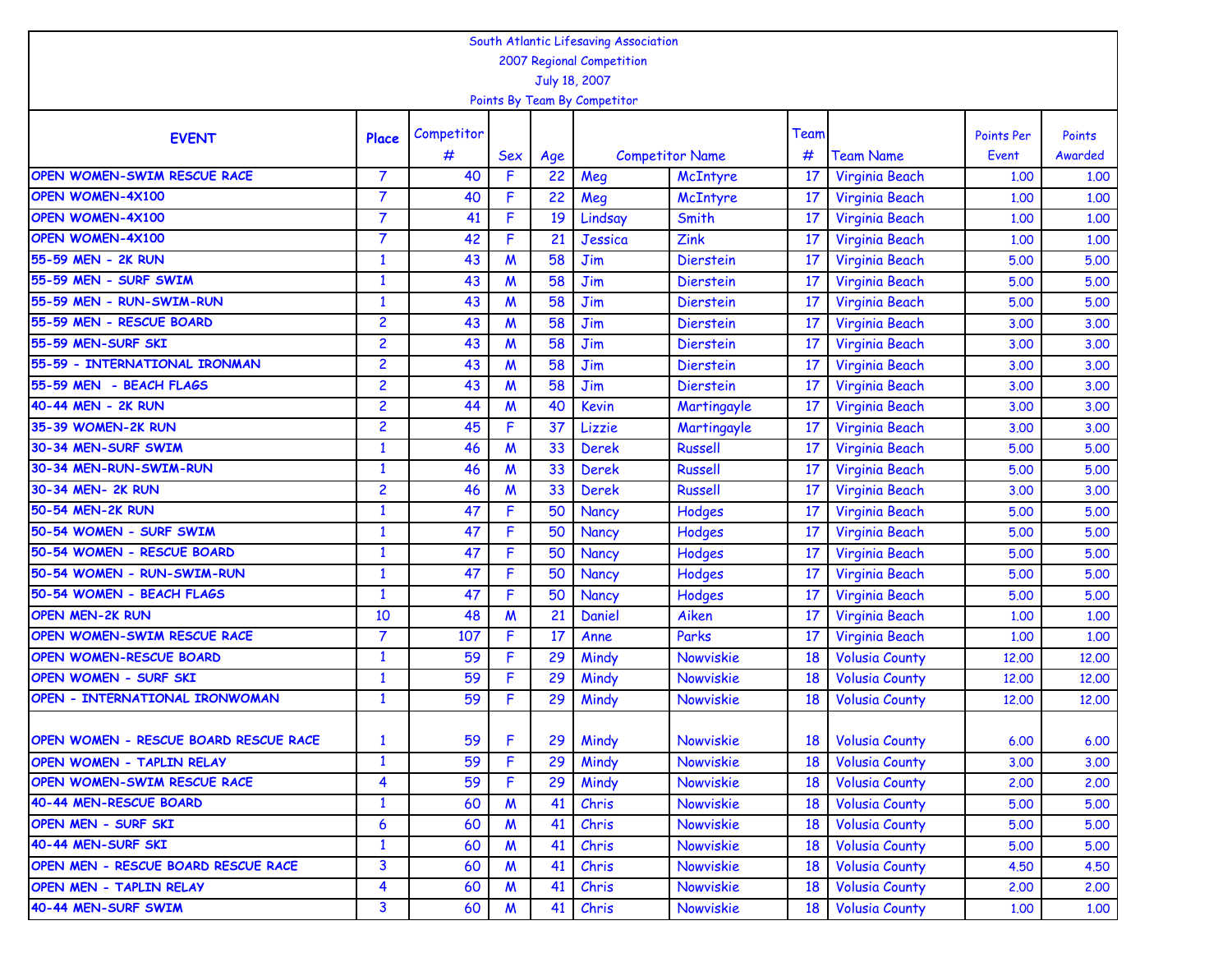| South Atlantic Lifesaving Association<br>2007 Regional Competition |                |            |            |     |                              |                        |      |                       |                   |         |  |  |  |
|--------------------------------------------------------------------|----------------|------------|------------|-----|------------------------------|------------------------|------|-----------------------|-------------------|---------|--|--|--|
|                                                                    |                |            |            |     |                              |                        |      |                       |                   |         |  |  |  |
|                                                                    |                |            |            |     | July 18, 2007                |                        |      |                       |                   |         |  |  |  |
|                                                                    |                |            |            |     | Points By Team By Competitor |                        |      |                       |                   |         |  |  |  |
|                                                                    |                | Competitor |            |     |                              |                        | Team |                       | <b>Points Per</b> | Points  |  |  |  |
| <b>EVENT</b>                                                       | Place          | #          | <b>Sex</b> | Age |                              | <b>Competitor Name</b> | #    | <b>Team Name</b>      | Event             | Awarded |  |  |  |
| 40-44 - INTERNATIONAL IRONMAN                                      | 3              | 60         | M          | 41  | Chris                        | Nowviskie              | 18   | <b>Volusia County</b> | 1.00              | 1.00    |  |  |  |
| OPEN WOMEN - SURF SKI                                              | 2              | 67         | F          | 21  | Cara                         | Gittner                | 18   | <b>Volusia County</b> | 10,00             | 10,00   |  |  |  |
| OPEN - INTERNATIONAL IRONWOMAN                                     | 3              | 67         | F          | 21  | Cara                         | Gittner                | 18   | <b>Volusia County</b> | 9.00              | 9.00    |  |  |  |
| <b>OPEN WOMEN-RESCUE BOARD</b>                                     | 4              | 67         | F          | 21  | Cara                         | Gittner                | 18   | <b>Volusia County</b> | 8.00              | 8.00    |  |  |  |
|                                                                    |                |            |            |     |                              |                        |      |                       |                   |         |  |  |  |
| OPEN WOMEN - RESCUE BOARD RESCUE RACE                              | 2              | 67         | F          | 21  | Cara                         | Gittner                | 18   | <b>Volusia County</b> | 5.00              | 5.00    |  |  |  |
| OPEN WOMEN - TAPLIN RELAY                                          | $\overline{c}$ | 67         | F          | 21  | Cara                         | Gittner                | 18   | <b>Volusia County</b> | 2.50              | 2.50    |  |  |  |
| OPEN WOMEN-SWIM RESCUE RACE                                        | 4              | 67         | F          | 21  | Cara                         | Gittner                | 18   | <b>Volusia County</b> | 2,00              | 2,00    |  |  |  |
| OPEN WOMEN-RESCUE BOARD                                            | $\overline{c}$ | 68         | F          | 32  | Tammy                        | Marris                 | 18   | <b>Volusia County</b> | 10,00             | 10,00   |  |  |  |
| 30-34 WOMEN-2K RUN                                                 | $\mathbf{1}$   | 68         | F.         | 32  | Tammy                        | Marris                 | 18   | <b>Volusia County</b> | 5.00              | 5.00    |  |  |  |
| 30-34 WOMEN-RESCUE BOARD                                           | $\mathbf{1}$   | 68         | F          | 32  | Tammy                        | Marris                 | 18   | <b>Volusia County</b> | 5.00              | 5.00    |  |  |  |
|                                                                    |                |            |            |     |                              |                        |      |                       |                   |         |  |  |  |
| OPEN WOMEN - RESCUE BOARD RESCUE RACE                              | 5              | 68         | F          | 32  | Tammy                        | Marris                 | 18   | <b>Volusia County</b> | 3.50              | 3.50    |  |  |  |
| 30-34 WOMEN - BEACH FLAGS                                          | $\overline{c}$ | 68         | F.         | 32  | <b>Tammy</b>                 | Marris                 | 18   | <b>Volusia County</b> | 3,00              | 3.00    |  |  |  |
| <b>OPEN WOMEN - TAPLIN RELAY</b>                                   | $\mathbf{1}$   | 68         | F          | 32  | Tammy                        | <b>Marris</b>          | 18   | <b>Volusia County</b> | 3,00              | 3.00    |  |  |  |
| <b>OPEN WOMEN-4X100</b>                                            | $\overline{c}$ | 68         | F          | 32  | <b>Tammy</b>                 | <b>Marris</b>          | 18   | <b>Volusia County</b> | 2.50              | 2.50    |  |  |  |
| OPEN WOMEN-SWIM RESCUE RACE                                        | 4              | 68         | F          | 32  | <b>Tammy</b>                 | Marris                 | 18   | <b>Volusia County</b> | 2,00              | 2.00    |  |  |  |
| <b>OPEN WOMEN-2K RUN</b>                                           | $\mathbf{1}$   | 69         | F          | 24  | Mallory                      | Dunn                   | 18   | <b>Volusia County</b> | 12,00             | 12,00   |  |  |  |
| OPEN - INTERNATIONAL IRONWOMAN                                     | 2              | 69         | F          | 24  | Mallory                      | Dunn                   | 18   | <b>Volusia County</b> | 10,00             | 10,00   |  |  |  |
| OPEN WOMEN-RESCUE BOARD                                            | 3              | 69         | F          | 24  | Mallory                      | Dunn                   | 18   | <b>Volusia County</b> | 9.00              | 9.00    |  |  |  |
| OPEN WOMEN-RUN-SWIM-RUN                                            | 3              | 69         | F          | 24  | Mallory                      | Dunn                   | 18   | <b>Volusia County</b> | 9.00              | 9.00    |  |  |  |
| OPEN WOMEN - RESCUE BOARD RESCUE RACE                              | $\mathbf{1}$   | 69         | F          | 24  | Mallory                      | Dunn                   | 18   | <b>Volusia County</b> | 6.00              | 6.00    |  |  |  |
| <b>OPEN WOMEN-SURF SWIM</b>                                        | 8              | 69         | F          | 24  | Mallory                      | Dunn                   | 18   | <b>Volusia County</b> | 3,00              | 3.00    |  |  |  |
| OPEN WOMEN - TAPLIN RELAY                                          | $\mathbf{1}$   | 69         | F          | 24  | Mallory                      | Dunn                   | 18   | <b>Volusia County</b> | 3,00              | 3.00    |  |  |  |
| OPEN WOMEN-SWIM RESCUE RACE                                        | 6              | 69         | F          | 24  | Mallory                      | Dunn                   | 18   | <b>Volusia County</b> | 1.25              | 1.25    |  |  |  |
| <b>OPEN WOMEN-4X100</b>                                            | 10             | 69         | F          | 24  | Mallory                      | Dunn                   | 18   | <b>Volusia County</b> | 0.25              | 0.25    |  |  |  |
| OPEN - INTERNATIONAL IRONMAN                                       | $\overline{2}$ | 70         | M          | 35  | Alan                         | Holt                   | 18   | <b>Volusia County</b> | 10.00             | 10.00   |  |  |  |
| 35-39 MEN-SURF SWIM                                                | $\mathbf{1}$   | 70         | M          | 35  | Alan                         | Holt                   | 18   | <b>Volusia County</b> | 5.00              | 5.00    |  |  |  |
| 35-39 MEN-RUN-SWIM-RUN                                             | $\mathbf{1}$   | 70         | M          | 35  | Alan                         | Holt                   | 18   | <b>Volusia County</b> | 5.00              | 5.00    |  |  |  |
| 35-39 - INTERNATIONAL IRONMAN                                      | $\mathbf{1}$   | 70         | M          | 35  | Alan                         | Holt                   | 18   | <b>Volusia County</b> | 5.00              | 5.00    |  |  |  |
| <b>35-39 MEN-2K RUN</b>                                            | $\overline{2}$ | 70         | M          | 35  | Alan                         | Holt                   | 18   | <b>Volusia County</b> | 3.00              | 3.00    |  |  |  |
| 35-39 MEN-RESCUE BOARD                                             | $\overline{2}$ | 70         | M          | 35  | Alan                         | Holt                   | 18   | <b>Volusia County</b> | 3.00              | 3.00    |  |  |  |
| OPEN MEN-SWIM RESCUE RACE                                          | $\mathbf{1}$   | 70         |            | 35  | Alan                         | Holt                   | 18   | <b>Volusia County</b> | 3.00              | 3.00    |  |  |  |
| OPEN MEN - SURF SKI                                                | 8              | 70         | M          | 35  | Alan                         | Holt                   | 18   | <b>Volusia County</b> | 3.00              | 3.00    |  |  |  |
| 35-39 MEN-SURF SKI                                                 | $\overline{c}$ | 70         | M          | 35  | Alan                         | <b>Holt</b>            | 18   | <b>Volusia County</b> | 3.00              | 3,00    |  |  |  |
|                                                                    |                |            |            |     |                              |                        |      |                       |                   |         |  |  |  |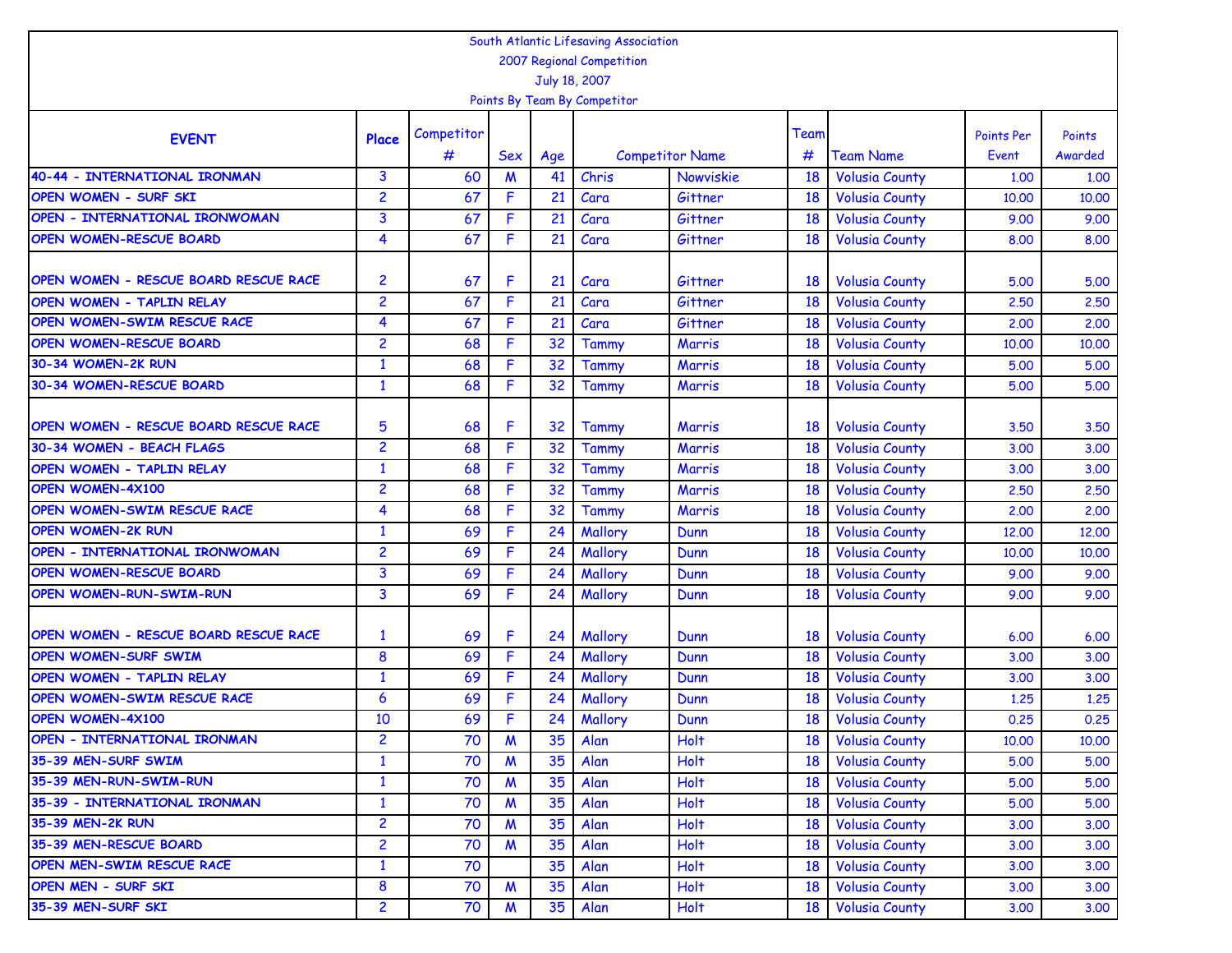| South Atlantic Lifesaving Association |                |            |                  |     |                        |                 |      |                       |                   |         |  |
|---------------------------------------|----------------|------------|------------------|-----|------------------------|-----------------|------|-----------------------|-------------------|---------|--|
| 2007 Regional Competition             |                |            |                  |     |                        |                 |      |                       |                   |         |  |
| July 18, 2007                         |                |            |                  |     |                        |                 |      |                       |                   |         |  |
| Points By Team By Competitor          |                |            |                  |     |                        |                 |      |                       |                   |         |  |
| <b>EVENT</b>                          | Place          | Competitor |                  |     |                        |                 | Team |                       | <b>Points Per</b> | Points  |  |
|                                       |                | #          | Sex              | Age | <b>Competitor Name</b> |                 | #    | <b>Team Name</b>      | Event             | Awarded |  |
| 30-34 MEN-SURF SWIM                   | $\overline{2}$ | 83         | M                | 33  | Tom                    | <b>McGibeny</b> | 18   | <b>Volusia County</b> | 3.00              | 3.00    |  |
| 30-34 MEN-RESCUE BOARD                | $\overline{c}$ | 83         | $\boldsymbol{M}$ | 33  | Tom                    | <b>McGibeny</b> | 18   | <b>Volusia County</b> | 3.00              | 3.00    |  |
| 30-34 MEN-RUN-SWIM-RUN                | $\overline{c}$ | 83         | M                | 33  | Tom                    | <b>McGibeny</b> | 18   | <b>Volusia County</b> | 3,00              | 3.00    |  |
| OPEN MEN - RESCUE BOARD RESCUE RACE   | 8              | 83         | M                | 33  | Tom                    | <b>McGibeny</b> | 18   | <b>Volusia County</b> | 1,50              | 1.50    |  |
| OPEN MEN-SWIM RESCUE RACE             | 6              | 83         | M                | 33  | Tom                    | <b>McGibeny</b> | 18   | <b>Volusia County</b> | 1.25              | 1.25    |  |
| 40-44 MEN-SURF SKI                    | $\overline{c}$ | 101        | M                | 44  | <b>Brent</b>           | Robitzsch       | 18   | <b>Volusia County</b> | 3.00              | 3.00    |  |
| 40-44 MEN - BEACH FLAGS               | $\overline{c}$ | 101        | M                | 44  | <b>Brent</b>           | Robitzsch       | 18   | <b>Volusia County</b> | 3,00              | 3.00    |  |
| <b>OPEN MEN - SURF SKI</b>            | 9              | 101        | M                | 44  | <b>Brent</b>           | Robitzsch       | 18   | <b>Volusia County</b> | 2,00              | 2.00    |  |
| 40-44 MEN - 2K RUN                    | 3              | 101        | M                | 44  | <b>Brent</b>           | Robitzsch       | 18   | <b>Volusia County</b> | 1,00              | 1.00    |  |
| 40-44 MEN-RESCUE BOARD                | 3              | 101        | M                | 44  | <b>Brent</b>           | Robitzsch       | 18   | <b>Volusia County</b> | 1,00              | 1.00    |  |
| 40-44 MEN - BEACH FLAGS               | $\mathbf{1}$   | 102        |                  | 41  | Dan                    | Prosser         | 18   | <b>Volusia County</b> | 5.00              | 5.00    |  |
| 40-44 MEN-SURF SWIM                   | $\overline{c}$ | 102        |                  | 41  | Dan                    | Prosser         | 18   | <b>Volusia County</b> | 3.00              | 3.00    |  |
| 40-44 MEN-RESCUE BOARD                | $\overline{c}$ | 102        |                  | 41  | Dan                    | Prosser         | 18   | <b>Volusia County</b> | 3,00              | 3.00    |  |
| 40-44 MEN - RUN-SWIM-RUN              | $\overline{c}$ | 102        |                  | 41  | Dan                    | Prosser         | 18   | <b>Volusia County</b> | 3,00              | 3.00    |  |
| 40-44 - INTERNATIONAL IRONMAN         | $\overline{c}$ | 102        |                  | 41  | Dan                    | Prosser         | 18   | <b>Volusia County</b> | 3,00              | 3.00    |  |
| 40-44 MEN-SURF SKI                    | 3              | 102        |                  | 41  | Dan                    | Prosser         | 18   | <b>Volusia County</b> | 1,00              | 1.00    |  |
| <b>OPEN MEN-2K RUN</b>                | 5              | 103        | M                | 17  | Richard                | Gaines          | 18   | <b>Volusia County</b> | 7.00              | 7.00    |  |
| OPEN MEN-SWIM RESCUE RACE             | 6              | 103        |                  | 17  | Richard                | Gaines          | 18   | <b>Volusia County</b> | 1.25              | 1.25    |  |
| 55-59 MEN - RESCUE BOARD              | $\mathbf{1}$   | 104        | M                | 56  | <b>Robert</b>          | Wallace         | 18   | <b>Volusia County</b> | 5.00              | 5.00    |  |
| 55-59 MEN-SURF SKI                    | $\mathbf{1}$   | 104        | M                | 56  | <b>Robert</b>          | Wallace         | 18   | <b>Volusia County</b> | 5.00              | 5.00    |  |
| 55-59 - INTERNATIONAL IRONMAN         | $\mathbf{1}$   | 104        | $\boldsymbol{M}$ | 56  | <b>Robert</b>          | Wallace         | 18   | <b>Volusia County</b> | 5.00              | 5.00    |  |
| 55-59 MEN - BEACH FLAGS               | $\mathbf{1}$   | 104        | M                | 56  | <b>Robert</b>          | Wallace         | 18   | <b>Volusia County</b> | 5.00              | 5.00    |  |
| <b>OPEN MEN - SURF SKI</b>            | $\overline{7}$ | 104        | M                | 56  | <b>Robert</b>          | Wallace         | 18   | <b>Volusia County</b> | 4.00              | 4.00    |  |
| 55-59 MEN - 2K RUN                    | $\overline{c}$ | 104        | M                | 56  | <b>Robert</b>          | Wallace         | 18   | <b>Volusia County</b> | 3,00              | 3.00    |  |
| 55-59 MEN - RUN-SWIM-RUN              | $\overline{c}$ | 104        | M                | 56  | <b>Robert</b>          | Wallace         | 18   | <b>Volusia County</b> | 3,00              | 3.00    |  |
| <b>OPEN MEN - TAPLIN RELAY</b>        | 6              | 104        | M                | 56  | <b>Robert</b>          | Wallace         | 18   | <b>Volusia County</b> | 1.25              | 1.25    |  |
| 40-44 MEN - 2K RUN                    | 1              | 108        | M                | 44  | Charlie                | Lydecker        | 18   | <b>Volusia County</b> | 5.00              | 5.00    |  |
| 40-44 MEN-SURF SWIM                   | $\mathbf{1}$   | 108        | $\boldsymbol{M}$ | 44  | Charlie                | Lydecker        | 18   | <b>Volusia County</b> | 5.00              | 5.00    |  |
| 40-44 MEN - RUN-SWIM-RUN              | $\mathbf{1}$   | 108        | $\boldsymbol{M}$ | 44  | Charlie                | Lydecker        | 18   | <b>Volusia County</b> | 5.00              | 5.00    |  |
| 40-44 - INTERNATIONAL IRONMAN         | $\mathbf{1}$   | 108        | $\boldsymbol{M}$ | 44  | Charlie                | Lydecker        | 18   | <b>Volusia County</b> | 5.00              | 5.00    |  |
| OPEN MEN-SURF SWIM                    | $\overline{7}$ | 108        | $\boldsymbol{M}$ | 44  | Charlie                | Lydecker        | 18   | <b>Volusia County</b> | 4.00              | 4.00    |  |
| <b>OPEN MEN-RUN-SWIM-RUN</b>          | 9              | 108        | M                | 44  | Charlie                | Lydecker        | 18   | <b>Volusia County</b> | 2,00              | 2,00    |  |
| OPEN MEN - SURF SKI                   | $\overline{2}$ | 134        | $\boldsymbol{M}$ | 49  | <b>Scott</b>           | Petersohn       | 18   | <b>Volusia County</b> | 10.00             | 10,00   |  |
| OPEN - INTERNATIONAL IRONMAN          | 5              | 134        | M                | 49  | <b>Scott</b>           | Petersohn       | 18   | <b>Volusia County</b> | 7.00              | 7.00    |  |
| 45-49 MEN-SURF SKI                    | $\mathbf{1}$   | 134        | M                | 49  | <b>Scott</b>           | Petersohn       | 18   | <b>Volusia County</b> | 5.00              | 5.00    |  |
| 45-49 - INTERNATIONAL IRONMAN         | $\mathbf{1}$   | 134        | M                | 49  | <b>Scott</b>           | Petersohn       | 18   | <b>Volusia County</b> | 5.00              | 5.00    |  |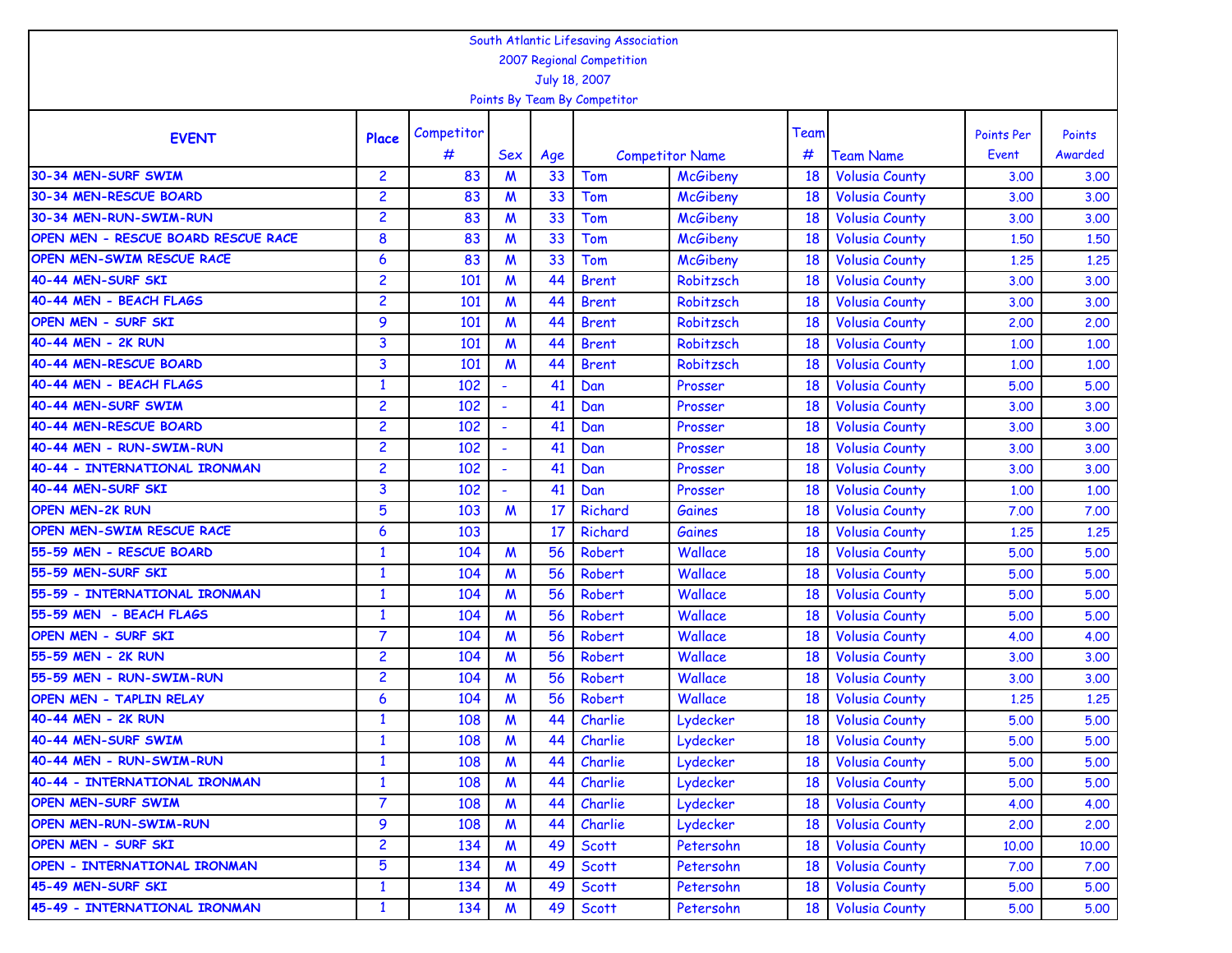| South Atlantic Lifesaving Association |                |            |                  |                          |                        |                  |      |                       |                   |         |  |
|---------------------------------------|----------------|------------|------------------|--------------------------|------------------------|------------------|------|-----------------------|-------------------|---------|--|
| 2007 Regional Competition             |                |            |                  |                          |                        |                  |      |                       |                   |         |  |
| July 18, 2007                         |                |            |                  |                          |                        |                  |      |                       |                   |         |  |
| Points By Team By Competitor          |                |            |                  |                          |                        |                  |      |                       |                   |         |  |
| <b>EVENT</b>                          | Place          | Competitor |                  |                          |                        |                  | Team |                       | <b>Points Per</b> | Points  |  |
|                                       |                | #          | Sex              | Age                      | <b>Competitor Name</b> |                  | #    | <b>Team Name</b>      | Event             | Awarded |  |
| 45-49 MEN - SURF SWIM                 | $\overline{2}$ | 134        | M                | 49                       | <b>Scott</b>           | Petersohn        | 18   | <b>Volusia County</b> | 3.00              | 3.00    |  |
| 45-49 MEN - RESCUE BOARD              | 3              | 134        | M                | 49                       | <b>Scott</b>           | Petersohn        | 18   | <b>Volusia County</b> | 1,00              | 1.00    |  |
| 45-49 MEN - SURF SWIM                 | $\mathbf{1}$   | 135        | M                | 49                       | Don                    | <b>Dickinson</b> | 18   | <b>Volusia County</b> | 5.00              | 5.00    |  |
| 45-49 MEN - RUN-SWIM-RUN              | $\mathbf{1}$   | 135        | $\boldsymbol{M}$ | 49                       | Don                    | <b>Dickinson</b> | 18   | <b>Volusia County</b> | 5.00              | 5.00    |  |
| OPEN MEN-4X100                        | 4              | 150        | $\boldsymbol{M}$ | 21                       | Jamie                  | <b>Nelson</b>    | 18   | <b>Volusia County</b> | 2.00              | 2.00    |  |
| OPEN MEN-SWIM RESCUE RACE             | 9              | 150        |                  | 21                       | Jamie                  | <b>Nelson</b>    | 18   | <b>Volusia County</b> | 0.50              | 0.50    |  |
| <b>OPEN MEN - BEACH FLAGS</b>         | 4              | 201        | M                | 23                       | <b>Aaron V</b>         | <b>Jenkins</b>   | 18   | <b>Volusia County</b> | 8.00              | 8.00    |  |
| OPEN MEN - TAPLIN RELAY               | $\overline{c}$ | 201        | M                | 23                       | <b>Aaron V</b>         | <b>Jenkins</b>   | 18   | <b>Volusia County</b> | 2.50              | 2.50    |  |
| OPEN MEN-4X100                        | 4              | 201        | M                | 23                       | <b>Aaron V</b>         | <b>Jenkins</b>   | 18   | <b>Volusia County</b> | 2,00              | 2.00    |  |
| 30-34 MEN - BEACH FLAGS               | $\overline{c}$ | 202        | M                | 30                       | <b>MARC</b>            | <b>RODRIGUEZ</b> | 18   | <b>Volusia County</b> | 3.00              | 3.00    |  |
| OPEN MEN-SWIM RESCUE RACE             | 6              | 202        |                  | 30                       | <b>MARC</b>            | <b>RODRIGUEZ</b> | 18   | <b>Volusia County</b> | 1.25              | 1.25    |  |
| <b>OPEN MEN - BEACH FLAGS</b>         | $\overline{c}$ | 204        | M                | ÷                        | Anthony                | Contino          | 18   | <b>Volusia County</b> | 10,00             | 10.00   |  |
| OPEN MEN-4X100                        | 4              | 204        | M                | $\blacksquare$           | Anthony                | Contino          | 18   | <b>Volusia County</b> | 2,00              | 2,00    |  |
| OPEN MEN - TAPLIN RELAY               | 6              | 204        | $\boldsymbol{M}$ | $\sim$                   | Anthony                | Contino          | 18   | <b>Volusia County</b> | 1.25              | 1.25    |  |
| OPEN MEN-SWIM RESCUE RACE             | 9              | 204        | M                | $\overline{\phantom{a}}$ | Anthony                | Contino          | 18   | <b>Volusia County</b> | 0.50              | 0.50    |  |
| OPEN MEN-4X100                        | 4              | 205        | $\boldsymbol{M}$ | 22                       | Aaron D                | <b>Jenkins</b>   | 18   | <b>Volusia County</b> | 2.00              | 2.00    |  |
| OPEN - INTERNATIONAL IRONMAN          | 3              | 219        | M                | 33                       | Jecoa                  | <b>Simmons</b>   | 18   | <b>Volusia County</b> | 9.00              | 9.00    |  |
| <b>OPEN MEN -RESCUE BOARD</b>         | 6              | 219        | M                | 33                       | Jecoa                  | <b>Simmons</b>   | 18   | <b>Volusia County</b> | 5.00              | 5.00    |  |
| 30-34 MEN-RESCUE BOARD                | $\mathbf{1}$   | 219        | M                | 33                       | Jecoa                  | <b>Simmons</b>   | 18   | <b>Volusia County</b> | 5.00              | 5.00    |  |
| 30-34 MEN-SURF SKI                    | $\mathbf{1}$   | 219        | M                | 33                       | Jecoa                  | <b>Simmons</b>   | 18   | <b>Volusia County</b> | 5.00              | 5.00    |  |
| 30-34 - INTERANTIONAL IRONMAN         | $\mathbf{1}$   | 219        | M                | 33                       | Jecoa                  | <b>Simmons</b>   | 18   | <b>Volusia County</b> | 5.00              | 5.00    |  |
| OPEN MEN-SWIM RESCUE RACE             | $\mathbf{1}$   | 219        |                  | 33                       | Jecoa                  | <b>Simmons</b>   | 18   | <b>Volusia County</b> | 3,00              | 3.00    |  |
| OPEN MEN - TAPLIN RELAY               | $\overline{c}$ | 219        | M                | 33                       | Jecoa                  | <b>Simmons</b>   | 18   | <b>Volusia County</b> | 2.50              | 2.50    |  |
| OPEN MEN - RESCUE BOARD RESCUE RACE   | 8              | 219        | M                | 33                       | Jecoa                  | <b>Simmons</b>   | 18   | <b>Volusia County</b> | 1.50              | 1.50    |  |
| OPEN WOMEN-SWIM RESCUE RACE           | 6              | 220        | F                | 22                       | Regan                  | Swain            | 18   | <b>Volusia County</b> | 1.25              | 1.25    |  |
| OPEN WOMEN-4X100                      | 10             | 220        | F                | 22                       | Regan                  | Swain            | 18   | <b>Volusia County</b> | 0.25              | 0.25    |  |
| OPEN MEN - TAPLIN RELAY               | 6              | 221        | M                |                          | Jay                    | Eckert           | 18   | <b>Volusia County</b> | 1.25              | 1.25    |  |
| <b>OPEN MEN-SURF SWIM</b>             | 10             | 221        | $\boldsymbol{M}$ | $\sim$                   | Jay                    | Eckert           | 18   | <b>Volusia County</b> | 1,00              | 1.00    |  |
| <b>OPEN MEN-RUN-SWIM-RUN</b>          | 10             | 221        | $\boldsymbol{M}$ |                          | Jay                    | Eckert           | 18   | <b>Volusia County</b> | 1.00              | 1.00    |  |
| OPEN MEN-SWIM RESCUE RACE             | 9              | 221        | $\boldsymbol{M}$ |                          | Jay                    | Eckert           | 18   | <b>Volusia County</b> | 0.50              | 0.50    |  |
| OPEN MEN -RESCUE BOARD                | $\mathbf{1}$   | 225        | $\boldsymbol{M}$ | 23                       | Cory                   | Mcmeeking        | 18   | <b>Volusia County</b> | 12,00             | 12,00   |  |
| OPEN MEN - SURF SKI                   | $\mathbf{1}$   | 225        | M                | 23                       | Cory                   | Mcmeeking        | 18   | <b>Volusia County</b> | 12,00             | 12,00   |  |
| OPEN - INTERNATIONAL IRONMAN          | $\mathbf{1}$   | 225        | $\boldsymbol{M}$ | 23                       | Cory                   | Mcmeeking        | 18   | <b>Volusia County</b> | 12,00             | 12,00   |  |
| OPEN MEN - RESCUE BOARD RESCUE RACE   | $\overline{c}$ | 225        | M                | 23                       | Cory                   | Mcmeeking        | 18   | <b>Volusia County</b> | 5.00              | 5.00    |  |
| OPEN MEN-SWIM RESCUE RACE             | $\mathbf{1}$   | 225        | M                | 23                       | Cory                   | Mcmeeking        | 18   | <b>Volusia County</b> | 3.00              | 3.00    |  |
| OPEN MEN - TAPLIN RELAY               | $\overline{c}$ | 225        | M                | 23                       | Cory                   | Mcmeeking        | 18   | <b>Volusia County</b> | 2,50              | 2,50    |  |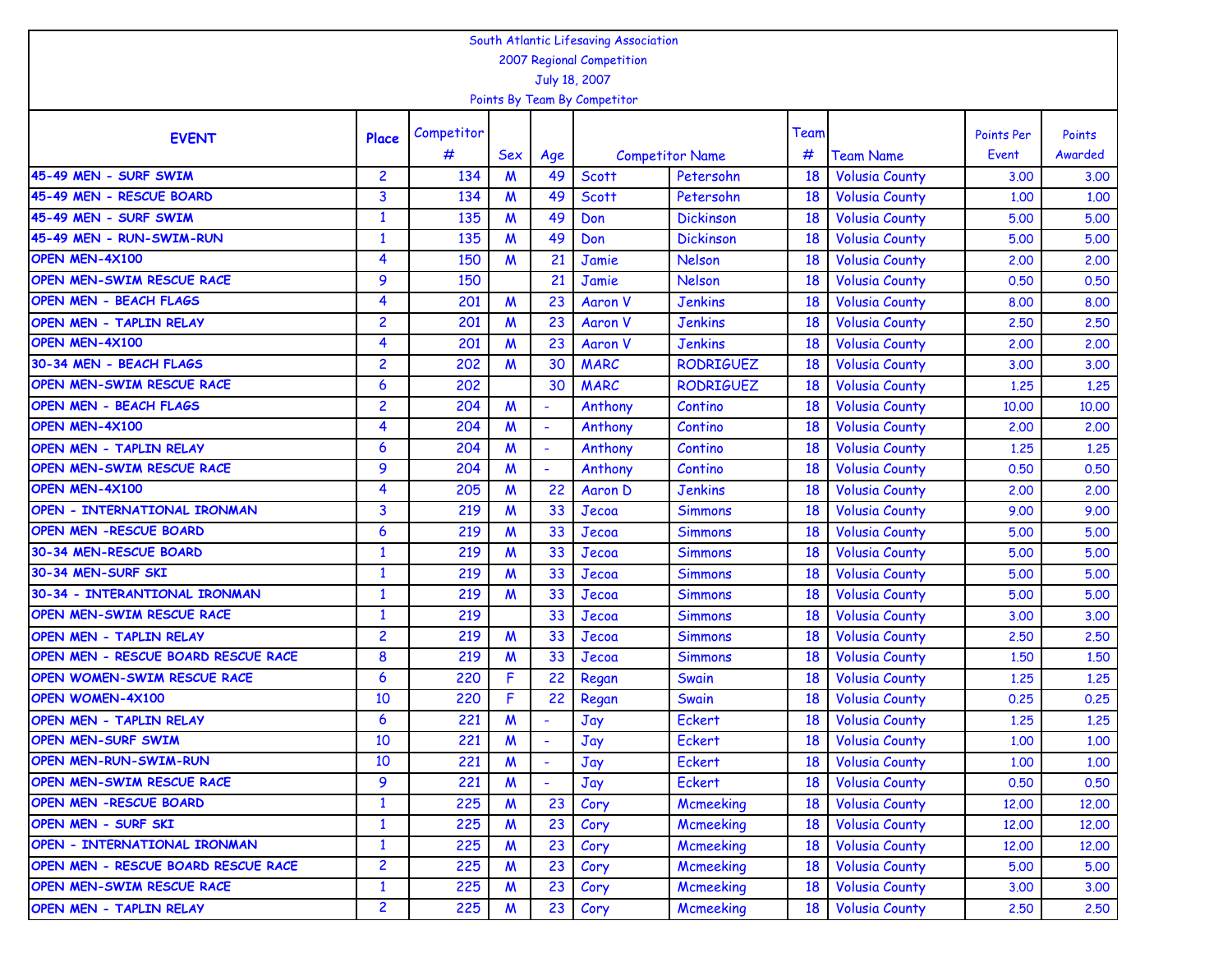| South Atlantic Lifesaving Association |                |            |                  |           |                |                        |      |                       |                   |         |  |
|---------------------------------------|----------------|------------|------------------|-----------|----------------|------------------------|------|-----------------------|-------------------|---------|--|
| 2007 Regional Competition             |                |            |                  |           |                |                        |      |                       |                   |         |  |
| July 18, 2007                         |                |            |                  |           |                |                        |      |                       |                   |         |  |
| Points By Team By Competitor          |                |            |                  |           |                |                        |      |                       |                   |         |  |
|                                       |                | Competitor |                  |           |                |                        | Team |                       | <b>Points Per</b> | Points  |  |
| <b>EVENT</b>                          | Place          | #          | <b>Sex</b>       | Age       |                | <b>Competitor Name</b> | #    | <b>Team Name</b>      | Event             | Awarded |  |
| 45-49 WOMEN - SURF SWIM               | $\mathbf{1}$   | 226        | F                | 46        | Kathy          | Shulzinsky             | 18   | <b>Volusia County</b> | 5.00              | 5.00    |  |
| 45-49 WOMEN - RESCUE BOARD            | $\mathbf{1}$   | 226        | F                | 46        | Kathy          | Shulzinsky             | 18   | <b>Volusia County</b> | 5.00              | 5.00    |  |
| 45-49 WOMEN - RUN-SWIM-RUN            | $\mathbf{1}$   | 226        | F                | 46        | Kathy          | Shulzinsky             | 18   | <b>Volusia County</b> | 5.00              | 5.00    |  |
| 45-49 WOMEN-SURF SKI                  | $\mathbf{1}$   | 226        | F                | 46        | Kathy          | Shulzinsky             | 18   | <b>Volusia County</b> | 5.00              | 5.00    |  |
|                                       |                |            |                  |           |                |                        |      |                       |                   |         |  |
| OPEN WOMEN - RESCUE BOARD RESCUE RACE | 2              | 226        | F                | 46        | Kathy          | Shulzinsky             | 18   | <b>Volusia County</b> | 5.00              | 5.00    |  |
| 45-49 - INTERNATIONAL IRONWOMAN       | $\mathbf{1}$   | 226        | F                | 46        | Kathy          | Shulzinsky             | 18   | <b>Volusia County</b> | 5.00              | 5.00    |  |
| 45-49 WOMEN - BEACH FLAGS             | $\mathbf{1}$   | 226        | F                | 46        | Kathy          | Shulzinsky             | 18   | <b>Volusia County</b> | 5.00              | 5.00    |  |
| <b>OPEN WOMEN - TAPLIN RELAY</b>      | $\overline{c}$ | 226        | F                | 46        | Kathy          | Shulzinsky             | 18   | <b>Volusia County</b> | 2.50              | 2.50    |  |
| 45-49 MEN - RESCUE BOARD              | $\mathbf{1}$   | 227        | M                | 45        | <b>Kevin</b>   | Sweat                  | 18   | <b>Volusia County</b> | 5.00              | 5.00    |  |
| 45-49 MEN-SURF SKI                    | $\overline{c}$ | 227        | M                | 45        | <b>Kevin</b>   | Sweat                  | 18   | <b>Volusia County</b> | 3,00              | 3.00    |  |
| 45-49 - INTERNATIONAL IRONMAN         | 2              | 227        | M                | 45        | <b>Kevin</b>   | Sweat                  | 18   | <b>Volusia County</b> | 3,00              | 3.00    |  |
| 45-49 MEN - BEACH FLAGS               | $\overline{c}$ | 227        | M                | 45        | <b>Kevin</b>   | Sweat                  | 18   | <b>Volusia County</b> | 3.00              | 3.00    |  |
| <b>OPEN WOMEN-SURF SWIM</b>           | 6              | 238        | F                | 16        | <b>COLLEEN</b> | <b>NEUBERT</b>         | 18   | <b>Volusia County</b> | 5.00              | 5.00    |  |
| OPEN WOMEN - RESCUE BOARD RESCUE RACE | 5              | 238        | F                | 16        | <b>COLLEEN</b> | <b>NEUBERT</b>         | 18   | <b>Volusia County</b> | 3.50              | 3.50    |  |
| OPEN WOMEN - TAPLIN RELAY             | 2              | 238        | F                | 16        | <b>COLLEEN</b> | <b>NEUBERT</b>         | 18   | <b>Volusia County</b> | 2,50              | 2.50    |  |
| OPEN WOMEN-SWIM RESCUE RACE           | 4              | 238        | F                | 16        | <b>COLLEEN</b> | <b>NEUBERT</b>         | 18   | <b>Volusia County</b> | 2,00              | 2.00    |  |
| <b>OPEN WOMEN-RUN-SWIM-RUN</b>        | 10             | 238        | F                | 16        | <b>COLLEEN</b> | <b>NEUBERT</b>         | 18   | <b>Volusia County</b> | 1.00              | 1.00    |  |
| <b>OPEN WOMEN-4X100</b>               | 10             | 238        | F                | 16        | <b>COLLEEN</b> | <b>NEUBERT</b>         | 18   | <b>Volusia County</b> | 0.25              | 0.25    |  |
| OPEN MEN - RESCUE BOARD RESCUE RACE   | 2              | 239        | $\boldsymbol{M}$ | 17        | Troy           | <b>Knopp</b>           | 18   | <b>Volusia County</b> | 5.00              | 5.00    |  |
| OPEN - INTERNATIONAL IRONMAN          | 6              | 239        | M                | 17        | <b>Troy</b>    | <b>Knopp</b>           | 18   | <b>Volusia County</b> | 5.00              | 5.00    |  |
| <b>OPEN MEN-SWIM RESCUE RACE</b>      | $\mathbf{1}$   | 239        | $\boldsymbol{M}$ | 17        | Troy           | <b>Knopp</b>           | 18   | <b>Volusia County</b> | 3,00              | 3.00    |  |
| OPEN MEN - TAPLIN RELAY               | 6              | 239        | $\boldsymbol{M}$ | 17        | <b>Troy</b>    | <b>Knopp</b>           | 18   | <b>Volusia County</b> | 1.25              | 1.25    |  |
| <b>OPEN MEN -RESCUE BOARD</b>         | 10             | 239        | $\boldsymbol{M}$ | 17        | <b>Troy</b>    | <b>Knopp</b>           | 18   | <b>Volusia County</b> | 1,00              | 1.00    |  |
| OPEN MEN-RUN-SWIM-RUN                 | 3              | 240        | M                | 17        | Tyler          | Petersohn              | 18   | <b>Volusia County</b> | 9.00              | 9.00    |  |
| OPEN MEN - RESCUE BOARD RESCUE RACE   | 3              | 240        | M                | 17        | Tyler          | Petersohn              | 18   | <b>Volusia County</b> | 4.50              | 4.50    |  |
| <b>OPEN MEN - TAPLIN RELAY</b>        | $\overline{c}$ | 240        | M                | 17        | Tyler          | Petersohn              | 18   | <b>Volusia County</b> | 2.50              | 2,50    |  |
| OPEN MEN-SWIM RESCUE RACE             | 6              | 240        | M                | 17        | Tyler          | Petersohn              | 18   | <b>Volusia County</b> | 1.25              | 1,25    |  |
| <b>OPEN WOMEN-4X100</b>               | $\overline{2}$ | 242        | F                | 18        | Melissa        | Hunnefield             | 18   | <b>Volusia County</b> | 2.50              | 2.50    |  |
| OPEN WOMEN-SWIM RESCUE RACE           | 6              | 242        | F                | 18        | Melissa        | Hunnefield             | 18   | <b>Volusia County</b> | 1.25              | 1.25    |  |
| <b>OPEN WOMEN-RESCUE BOARD</b>        | 9              | 243        | F.               | <b>16</b> | <b>ANDREA</b>  | <b>JACKSON</b>         | 18   | <b>Volusia County</b> | 2.00              | 2,00    |  |
| OPEN WOMEN-SWIM RESCUE RACE           | 6              | 243        | F.               | <b>16</b> | <b>ANDREA</b>  | <b>JACKSON</b>         | 18   | <b>Volusia County</b> | 1.25              | 1,25    |  |
| <b>OPEN WOMEN - BEACH FLAGS</b>       | 10             | 243        | F.               | <b>16</b> | <b>ANDREA</b>  | <b>JACKSON</b>         | 18   | <b>Volusia County</b> | 1.00              | 1.00    |  |
| <b>OPEN WOMEN-4X100</b>               | 10             | 243        | F.               | 16        | <b>ANDREA</b>  | <b>JACKSON</b>         | 18   | <b>Volusia County</b> | 0.25              | 0.25    |  |
| <b>OPEN WOMEN - BEACH FLAGS</b>       | $\overline{c}$ | 244        | F                | 17        | Robin          | Pecoraro               | 18   | <b>Volusia County</b> | 10,00             | 10.00   |  |